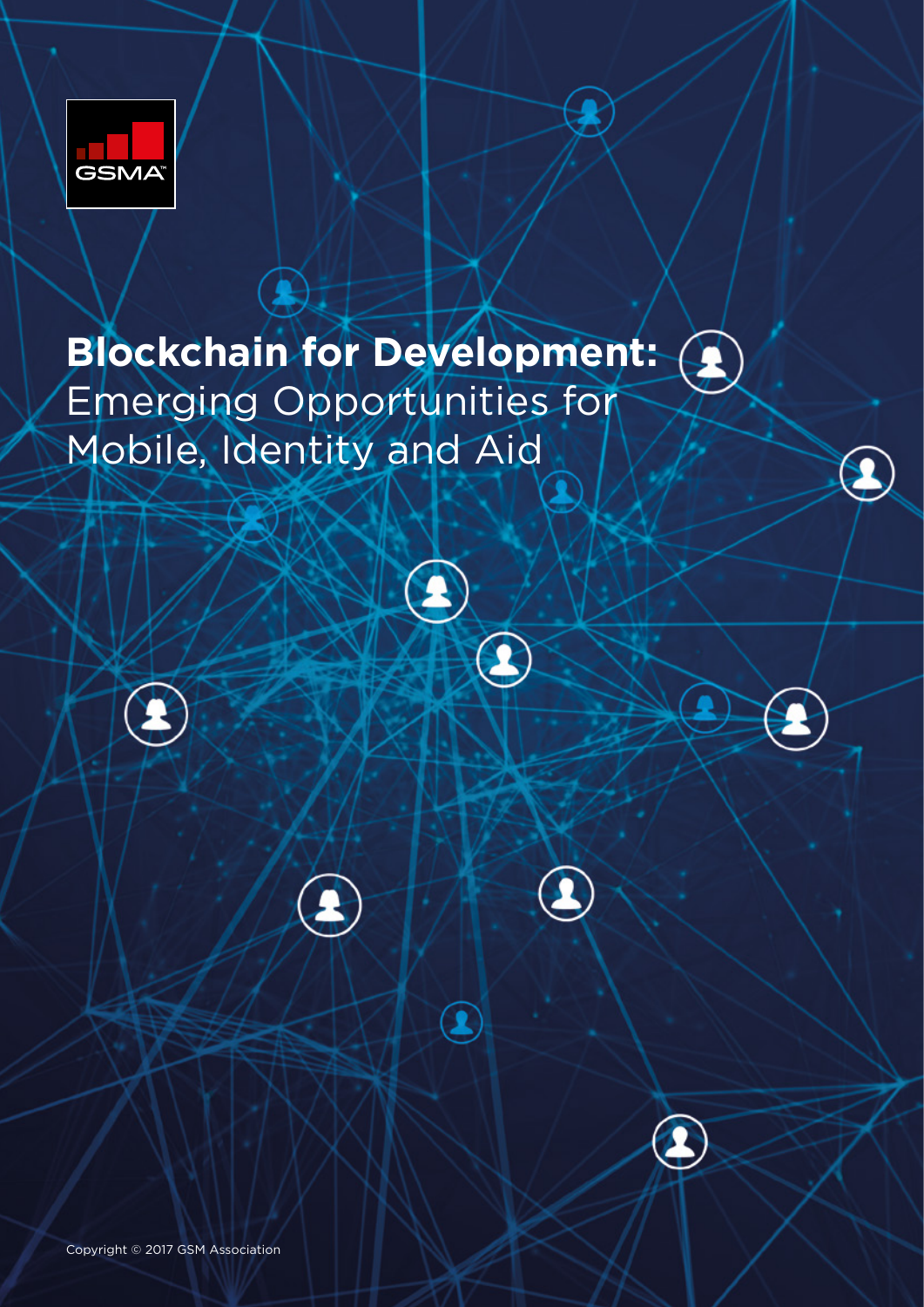The GSMA represents the interests of mobile operators worldwide, uniting nearly 800 operators with more than 300 companies in the broader mobile ecosystem, including handset and device makers, software companies, equipment providers and internet companies, as well as organisations in adjacent industry sectors. The GSMA also produces industryleading events such as Mobile World Congress, Mobile World Congress Shanghai, Mobile World Congress Americas and the Mobile 360 Series of conferences.



For more information, please visit the GSMA corporate website at www.gsma.com

- **II What is Blockchain? 4**
- **III** The Mobile Industry and Block

#### **IV Blockchain for Development**

Use Case 1: Blockchain and Self-Sover Use Case 2: Blockchain and Aid Trans Use Case 3: Blockchain and Humanita

#### **V Evaluating Blockchain for Dev**

Follow the GSMA on Twitter: @GSMA

The GSMA Digital Identity programme thanks Margie Cheesman of the Oxford Internet Institute, University of Oxford, for her contributions to this research.



|                     | 2  |
|---------------------|----|
|                     | 4  |
| <b>chain</b>        | 8  |
|                     | 11 |
| reign Identity      | 12 |
| sparency            | 19 |
| arian Cash Payments | 22 |
| elopment Projects   |    |

#### **Acknowledgements**

This document is an output of a project funded by UK aid from the Department for International Development (DFID), for the benefit of developing countries. The views expressed are not necessarily those of DFID.

## **Contents**

#### **I Introduction 2**

The GSMA Digital Identity Programme is uniquely positioned to play a key role in advocating and raising awareness of the opportunity of mobile-enabled digital identity and life-enhancing services. Our programme works with mobile operators, governments and the development community to demonstrate the opportunities, address the barriers and highlight the value of mobile as an enabler of

digital identification.

For more information, please visit the GSMA Digital

Identity website at www.gsma.com/mobilefordevelopment/



programmes/digital-identity

Follow GSMA Mobile for Development on Twitter:

@GSMAm4d

GSMA Digital Identity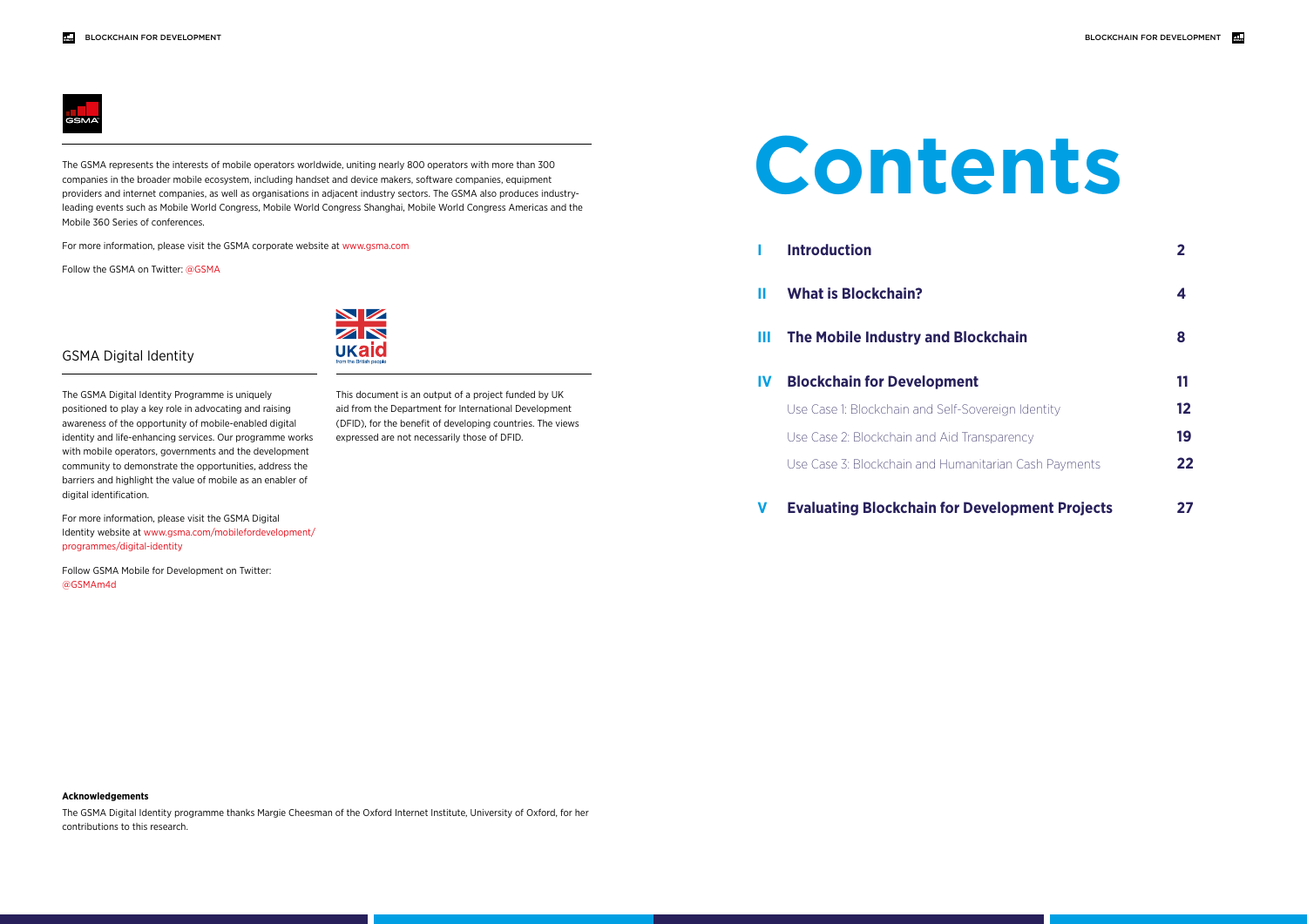To put it simply, blockchain is a secure platform that lets people and organisations share information with each other with an unprecedented degree of trust and transparency. This might sound mundane, but early blockchain projects are starting to transform the way people and institutions are able to collaborate, exchange value, share information, track assets and deliver vital services. The most interesting 'blockchain for development' use-cases are almost certainly still to be discovered, but many sectors (governmental, corporate, activist) and domains (benefits payments, medical records, performance rights, food chains and more) have started to explore the benefits of blockchainenabled security, veracity and efficiency in distributed record-making.

A good starting point for evaluating how blockchain technology could continue to impact the development sector is to understand what a 'blockchain for development' use-case looks



- 1. Ford, F. and Lobo, I. (2017). Digital disruption: Development unleashed Multiply innovation, collaboration and impact through digital in international development. Available
- at: <u>https://www.accenture.com/t20170601T0835387\_\_w\_\_/us-en/\_acnmedia/PDF-40/Accenture-Digital-Disruption-Development-Unleashed.pdf#zoom=50<br>2. Pisa, M. and Juden, M. (2017). 'Blockchain and Economic Development: Hype vs. R</u> https://www.cgdev.org/publication/blockchain-and-economic-develo

like. In this report, we provide short case studies that highlight how four blockchain platforms are currently being used to improve people's access to self-sovereign identities, bring new levels of transparency to the distribution of international aid, and improve the efficiency of humanitarian cash transfers. In these early days, it is still not entirely clear how MNOs will be able to support and derive value from future 'blockchain for development projects', or how their current role in the development space could soon be enhanced by blockchain technology. The case studies offer a starting point for addressing this knowledge gap, with early evidence showing that they could provide MNOs with new opportunities to support development partners, create new revenue streams, reduce their Know-Your-Customer (KYC) compliance costs and related barriers, and contribute to the UN's Sustainable Development Goals (SDGs).

# Introduction I.

A 2017 report from Accenture has found that the velocity and intensity of change in the development sector has reached an unprecedented level, with new players, businesses and funding models, societal expectations, demographic shifts, globalisation and digital technologies rapidly changing the face of the sector<sup>1</sup>. This research suggests that by investing in new digital technologies such as blockchain, Internet of Things (IoT) and Artificial Intelligence (AI), development organisations will be able to strengthen the efficiency of their programmes, reach a wider audience with fewer resources, and create new digital channels that optimise and personalise the experiences of their donors.

Of all the emerging technologies that are likely to shape the future of international development, perhaps none is getting more attention today than blockchain. But for many mobile network operators (MNOs) and their partners within the development sector, it has been difficult to judge whether the significant hype around this technology is justified. 'While excitement is understandable,' writes the Center for Global Development, 'it also creates a risk that organisations embrace and begin to rely on the technology before they fully understand it<sup>2</sup>.' Certainly, some use cases are beginning to emerge that blockchain technologies are uniquely qualified to address, but like any other enabling technology we should not expect it to become a silver bullet for every development challenge.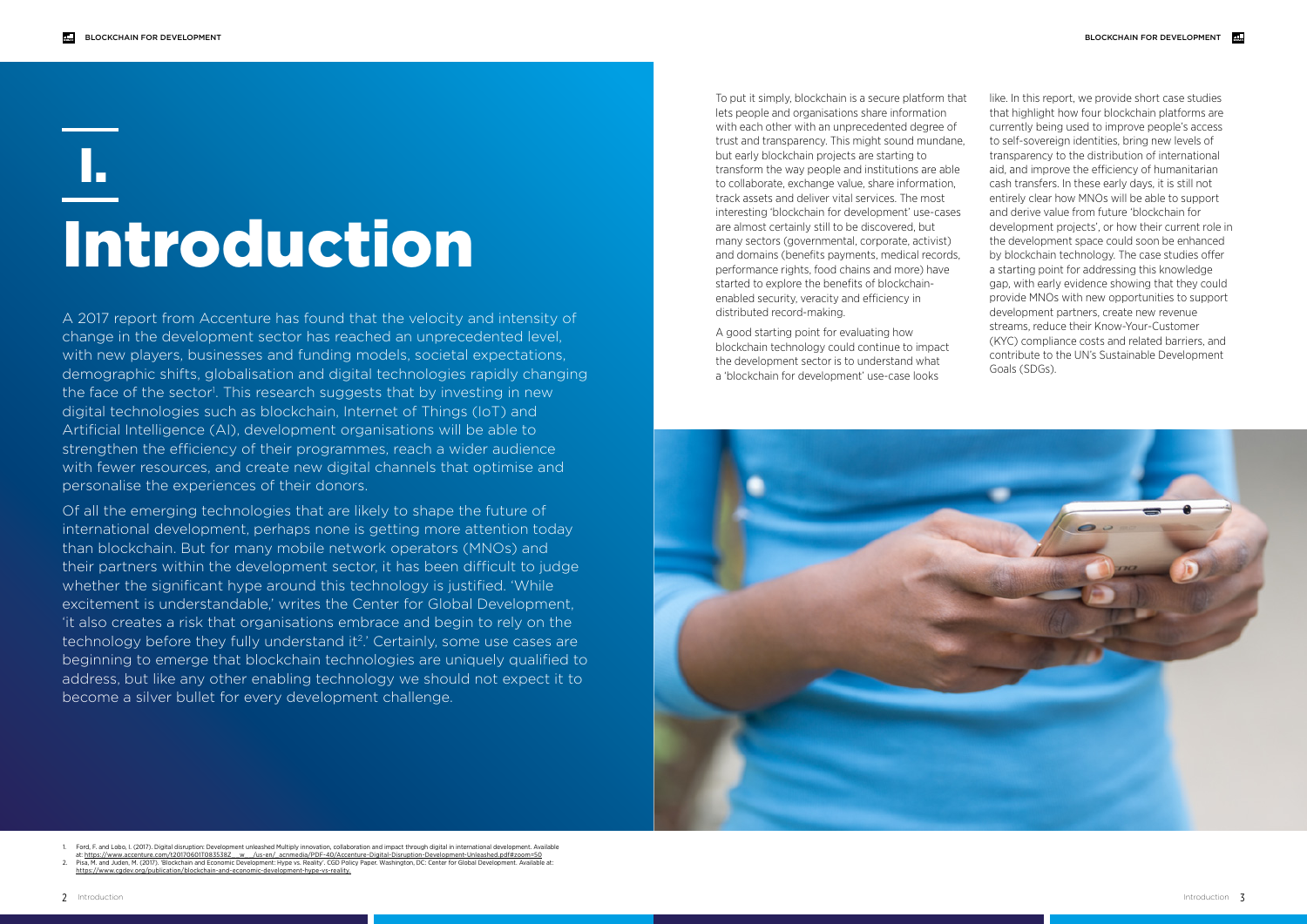To enable this digital currency, Nakamoto argued that a new system was needed where trust was built on the basis that every transaction had to follow a set of rules, or 'protocols', that were governed by cryptographic proofs. Furthermore, rather than relying on a trusted financial intermediary, the transactions made on this system would be validated by a network of connected users who could reach a unanimous agreement, or consensus, about who owned or transferred value at any point in time. To achieve this, Nakamoto combined preexisting computer networking and cryptography technologies in ingenious ways to create a platform that could act as a public ledger, or database, that anyone can access but no single person can control. By providing a decentralised, trustworthy, and immutable record of transactions, the platform allows individuals and institutions to collaborate, transact and share information with previously unheard-of levels of trust and transparency<sup>5</sup>.

In 2009, an author (or authors) using the pseudonym Satoshi Nakamoto published a paper titled, *'Bitcoin: A Peer-to-Peer Electronic Cash System'*<sup>3</sup> , which outlined a vision for a new kind of digital currency. According to Nakamoto, commerce between two willing parties on the Internet had come to rely almost exclusively on financial intermediaries – such as banks, credit card companies or third-party payments portals like PayPal – to authenticate and process payments. These intermediaries are necessary because all economic exchanges require trust; at the most basic level, we must have a reasonable expectation that the individuals or institutions with whom we transact will not take advantage of us, regardless of our ability to monitor their actions<sup>4</sup>. Financial intermediaries have built complex systems, processes and databases to help reduce our uncertainty when we buy or sell online, but these add time, cost and inconvenience to our digital transactions without fully eliminating the risk of fraud.



Distributed  $\lceil C \rceil$ 

Today this kind of platform is known as a blockchain, and put simply, 'it is a machine for creating trust'<sup>6</sup>. 'The technology and cryptography that sits behind blockchain is complicated,' writes Don and Alex Tapscott in *Blockchain Revolution*<sup>7</sup> , 'but the main idea is simple. It's a platform for everyone to know what is true<sup>8</sup>, at least with regard to structured recorded information. As such, it holds the potential for unleashing countless new applications…that have the potential to transform many things'. Here is how it works.

Blockchains are *distributed ledgers*, or shared databases. Similar to online document sharing platforms, all participants on a blockchain's network are given equal status and can submit, review and

verify the records, or 'blocks' of information, in real time. When a block of information is recorded onto the blockchain by any user – whether this is a financial transaction between two people, a record of land ownership, or a refugee's personal details – the data is instantly and automatically duplicated onto all of the other connected computers (or 'nodes') on the blockchain, rather than the record staying with a single, centralised authority. By automatically distributing the blocks of information across the whole network, the blockchain ensures that every user sees the most up-to-date information, the database has no single point of failure, and no single institution can control how the information is recorded, audited or managed.

### **Types of Networks**

# What is 'Blockchain'? II.

Source: Baran, 1964



 $\lceil A \rceil$ 

 $[B]$ 

5. Tapscott, D and Tapschott, A. (2016). *Blockchain Revolution: How the Technology Behind Bitcoin is Changing Money, Business and the World.* Penguin Publishing Group.

- 6. The Economist, *'The Trust Machine'* (2015) Tapscott, D and Tapschott, A. (2016).
- As explained further in this section, the record is known as 'true' in the sense that it is peer-vetted, immutable and auditable; the information may well not be correct, as is the problem with any other database system

Nakamoto, S. (2009). 'Bitcoin: A Peer-to-Peer Electronic Cash System'. Available at: <https://bitcoin.org/bitcoin.pdf>

Disa, M. and Juden, M. (2017).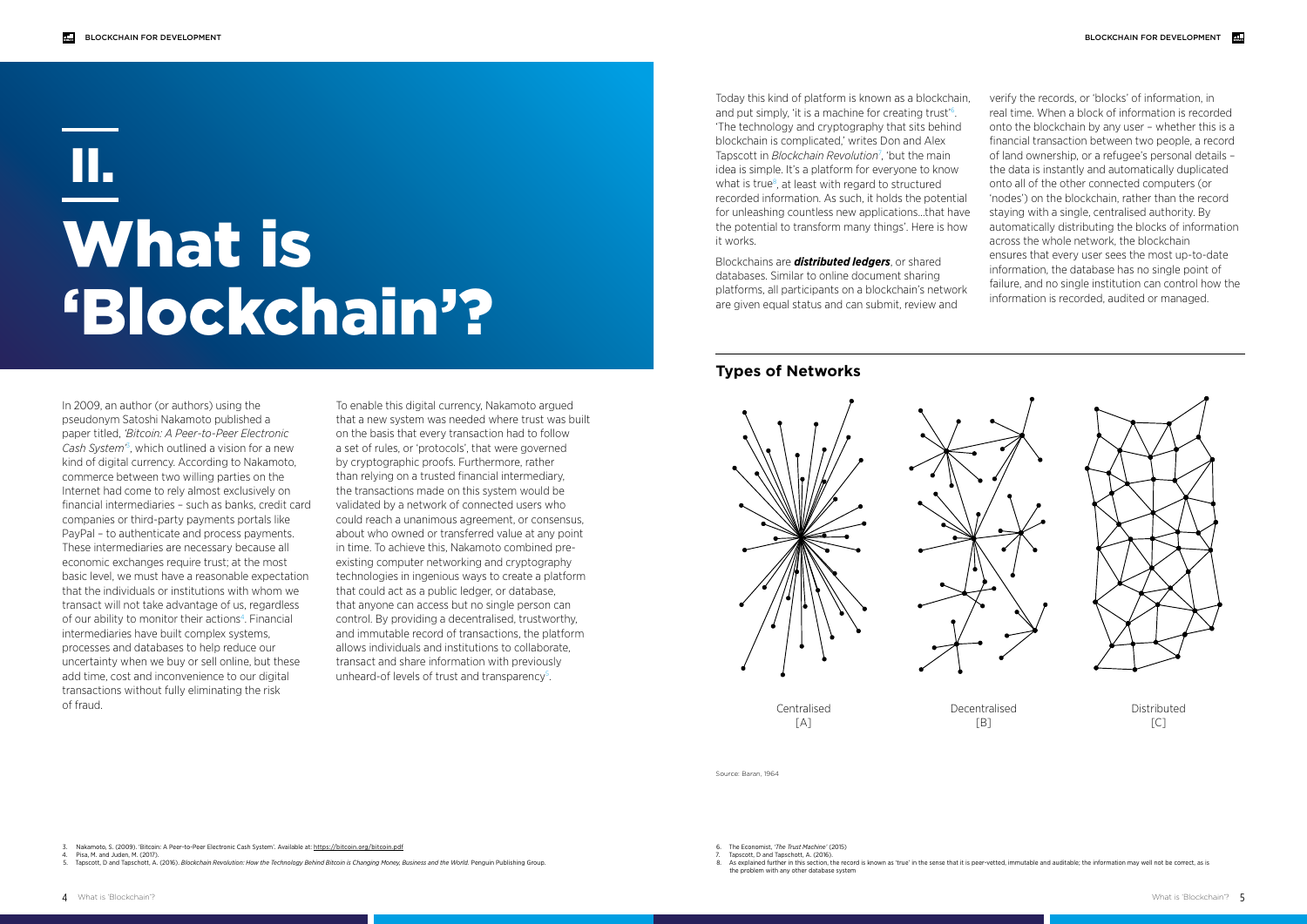Distributing information in this way makes blockchain a powerful and efficient tool for sharing information across multiple organisations in real-time. In refugee contexts, a consortium of humanitarian organisations might use a blockchain to maintain an up-to-date record of the services they are providing to a refugee population, helping to ensure that they aren't duplicating records, wasting valuable resources or excluding individuals from receiving assistance. A blockchain could also be used to help individuals record and protect vital personal information that they don't want a single authority to control and manage, such as their right to land, their educational achievements, or their proof of citizenship. It could be extremely valuable, for instance, for a refugee or displaced person to have their citizenship status and other personal credentials permanently verified and recorded on a blockchain, enabling them to retain control over their vital information in instances of state-based oppression or persecution.

Unlike online file-sharing platforms, however, blockchains are *immutable*. Once an entry has been made, the record is time-stamped and given a 'hash' – a unique, mathematically-generated identifier that automatically ties each new record to the entry that came before it. This means that it is impossible for any user to amend, delete or duplicate a single entry in the blockchain without noticeably affecting all of the entries that are part of the chain, making fraudulent activity immediately visible to the other users on the ledger. This ingeniously simple innovation helps guarantee the integrity of the data stored on the blockchain, and allows users to reach a unanimous consensus that every record is authentic and unchanged.

process<sup>9</sup>. The obvious advantage of a public blockchain is that no one individual or group of individuals is able to control the information which is contained on the blockchain, maintaining the technology's original virtues of neutrality and openness. Public blockchains can be a valuable tool for tracking the movement and provenance of assets, a feature that could help facilitate supply chain management by improving transparency and preventing fraud<sup>10</sup>. South African diamond specialist De Beers is investigating how to use blockchain to help differentiate legitimately sourced diamonds from those that have been sourced in conflict zones<sup>11</sup>. Starbucks has also begun to explore how the technology could be used to record each transaction that takes place in their coffee value chains, capturing highly-detailed information on the farmers that grow their beans and the weight, grade, and other specifications that are analysed by coffee buyers<sup>12</sup>. By connecting all of the 'nodes' in coffee value chains, one day blockchain might allow customers in a café to scan a QR code on their coffee cup, pull up information about their coffee's origin, and give the farmer who grew the beans a tip.

Blockchains can be designed to be either *public*  or *private*. Cryptocurrencies like Bitcoin run on totally decentralised, public blockchains; on these, anyone in the world can gain access the blockchain, view the flow of transactions, submit their own records, and participate in the consensus authorities or electoral commissions; vaccination records from GAVI (a global vaccine alliance) and other non-government organisations (NGOs); and refugee registration data from UNHCR. In practice, this means someone arriving at a border crossing could use the information stored on the blockchain to prove he or she originated from an area where they faced violence or persecution, or that they qualified for emergency assistance or aid. In their host country, the same person could call up their school records to help them find employment, or to find information on their medical history in the event of a health emergency<sup>15</sup>.

Contrary to public blockchains, a private, or 'permissioned' blockchain is operated by one organisation or group of organisations, and is only accessible to other individuals or organisations that have been granted permission to use it $^{13}$ . Increasingly, permissioned (rather than public) blockchains are beginning to proliferate as centralised organisations such as banks and humanitarian agencies investigate how to use the technology to collaborate with partners or improve their own internal processes. These can be characterised as 'incorporative' blockchain projects. The extent to which incorporative blockchain projects are still 'peer-to-peer' is debatable considering centralised intermediaries remain in place, but they also tend to be an easier starting point for organisations that wish to engage with blockchain.

Permissioned blockchains are particularly advantageous when organisations want to maintain the confidentiality of the information that they store on the blockchain. For instance, in support of the ID2020 initiative<sup>14</sup>, Accenture, Microsoft and Avanade have built a sophisticated, permissioned blockchain which connects existing record-keeping systems from private and public institutions into one database. The result is a rich set of portable, personal credentials that have been validated by multiple trusted parties, such as birth registration data from UNICEF; national ID numbers or voter documents issued by national registration

Lastly, blockchains are *secure*. The information stored on the ledger is protected by a form of cryptography that provides each user with two types of 'keys' – one key is kept private, and the others are made public – which work together like the two-key system used to access a safety deposit box. The private key, similar to a password or PIN, gives a user the ability to 'lock' or 'unlock' their information and control when, and by whom, it is accessed. Other trusted 'nodes' on the network can then be given a public key so that they can

read the unlocked information and double-check that it actually comes from the user. For example, when a blockchain is used to store a person's identity information – i.e. their name, age, address, citizenship status or credit history – the private key could give the user complete control over who is able to access their data, as well as which specific pieces of data they are able to see. An MNO or bank could then be given a public key, which allows them to view the unlocked KYC-related information and verify that they belong to the user.

Source: ID2020.org



13. Lexology.com, (2016). *'Blockchain - Public or Private'.* Available at: <https://www.lexology.com/library/detail.aspx?g=a381bb8a-3494-4f8d-9655-7f469cfddb23> [Accessed 15 Nov. 2017].

15. Roberts, F. (2017). *'Microsoft and Accenture Unveil Global ID System for Refugees',* Fortune. Available at: <http://fortune.com/2017/06/19/id2020-blockchain-microsoft/> [Accessed 15 Nov. 2017].

 $\overline{a}$ 

<sup>11.</sup> IT-Online. (2017). 'Blockchain's African Potential Goes Beyond Finance'. Available at: [https://it-online.co.za/2017/08/18/blockchains-african-potential-goes-beyond-fi](https://it-online.co.za/2017/08/18/blockchains-african-potential-goes-beyond-finance/)[nance/](https://it-online.co.za/2017/08/18/blockchains-african-potential-goes-beyond-finance/) [Accessed 15 Nov. 2017].

Buterin, V. (2015). On Public and Private Blockchains. Available at: <https://blog.ethereum.org/2015/08/07/on-public-and-private-blockchains/> [Accessed 15 Nov. 2017]. Pisa, M. and Juden, M. (2017).

<sup>12.</sup> Hackett, R (2017). *'This Blockchain Startup Ties Coffee to Crypto'.* Fortune. Available at: <http://fortune.com/2017/09/29/national-coffee-day-starbucks-blockchain/> [Accessed 15 Nov. 2017].

<sup>14.</sup> For more information, see <http://id2020.org>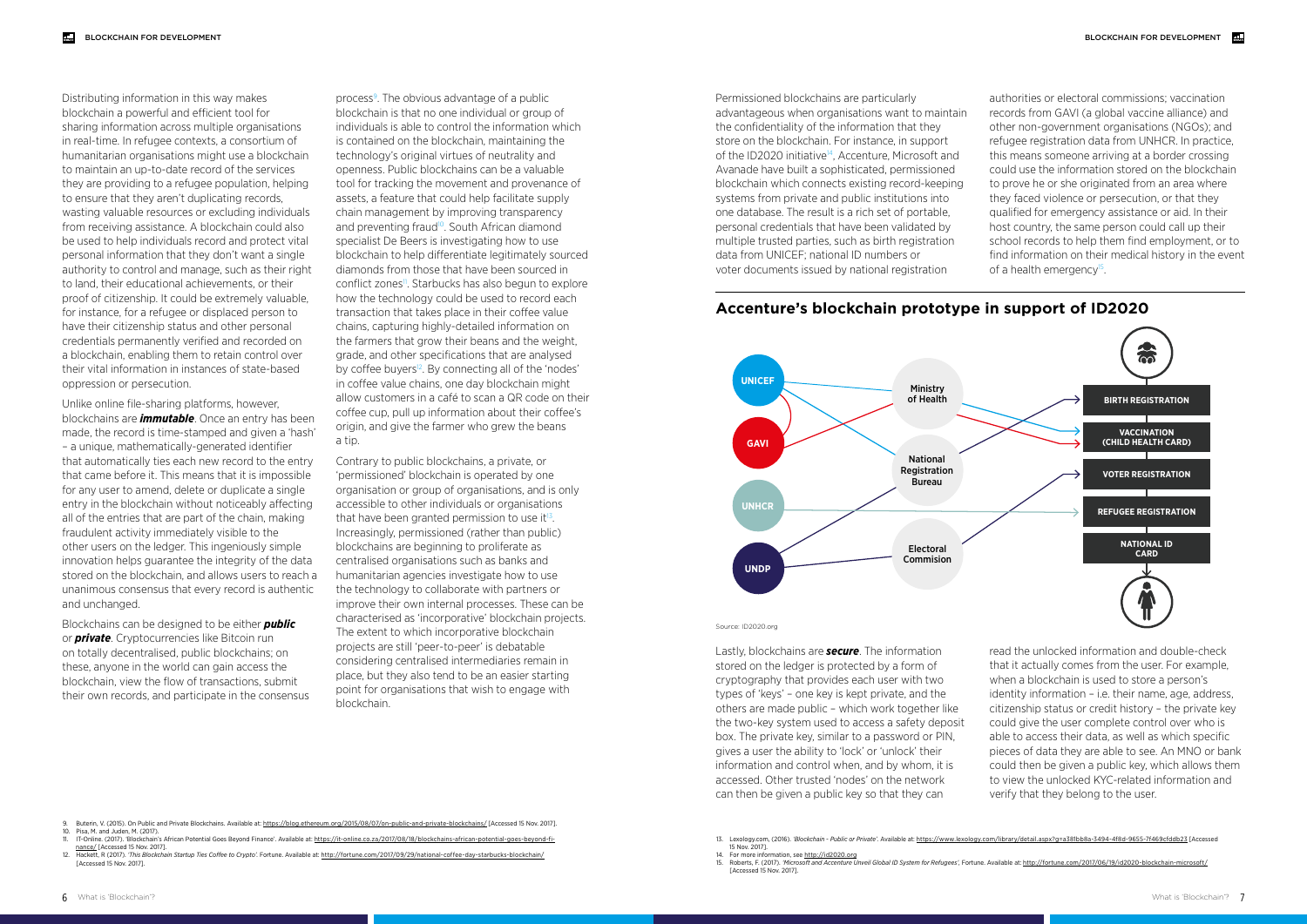Today's mobile ecosystem is increasingly connecting everyone and everything. By the middle of 2017, two thirds of the world's population had a mobile subscription – a total of five billion unique subscribers. By 2020, a further 620 million new mobile subscribers will be added, taking the global penetration rate to 75%<sup>16</sup>.

Rising demand for data and more sustainable pricing will act as positive levers in ensuring mobile revenues continue to grow over the next four years, but the future outlook remains mixed. In Asia Pacific and Sub-Saharan Africa in particular, revenue growth has slowed sharply in recent years due to regulatory pressures, increasing competition, and a challenging macroeconomic environment. Across all regions, mobile operators will be looking for opportunities to implement new strategies that can drive overall growth and ensure the longterm sustainability of their operations. Investments in new technologies and deeper collaboration with start-ups will be essential to operators' own development, allowing them to create new avenues for revenue growth, generate cost efficiencies, and drive user acquisition and retention by enhancing or expanding their product offerings<sup>17</sup>.

Reaching the next billion subscribers will be the industry's toughest challenge yet. With developed markets approaching saturation, developing countries will account for nine out of ten new subscribers between now and 2020. Asia Pacific will represent two-thirds of new subscriber growth over that period, and annual growth in Sub-Saharan Africa – the world's most under-penetrated region – will also be significant.

# The Mobile Industry and Blockchain III.

### **Net growth in mobile subscribers, Q2 2017 - 2020**

Source: GSMA Intelligence

Note: Developed = 'High' and 'Upper middle' income countries (GNI per capita above \$3,956). Developing = 'Lower middle' and 'Low' income countries (GNI per capita \$3,955) as classified by the World Bank.



16. GSMA (2017). *The Mobile Economy 2017.* Available at: <https://www.gsmaintelligence.com/research/?file=9e927fd6896724e7b26f33f61db5b9d5&download>

17. GSMA (2017). *The Mobile Economy Asia Pacific 2017.* Available at: <https://www.gsmaintelligence.com/research/?file=336a9db2ab3ed95bc70e62bf7e867855&download>

 $\overline{a}$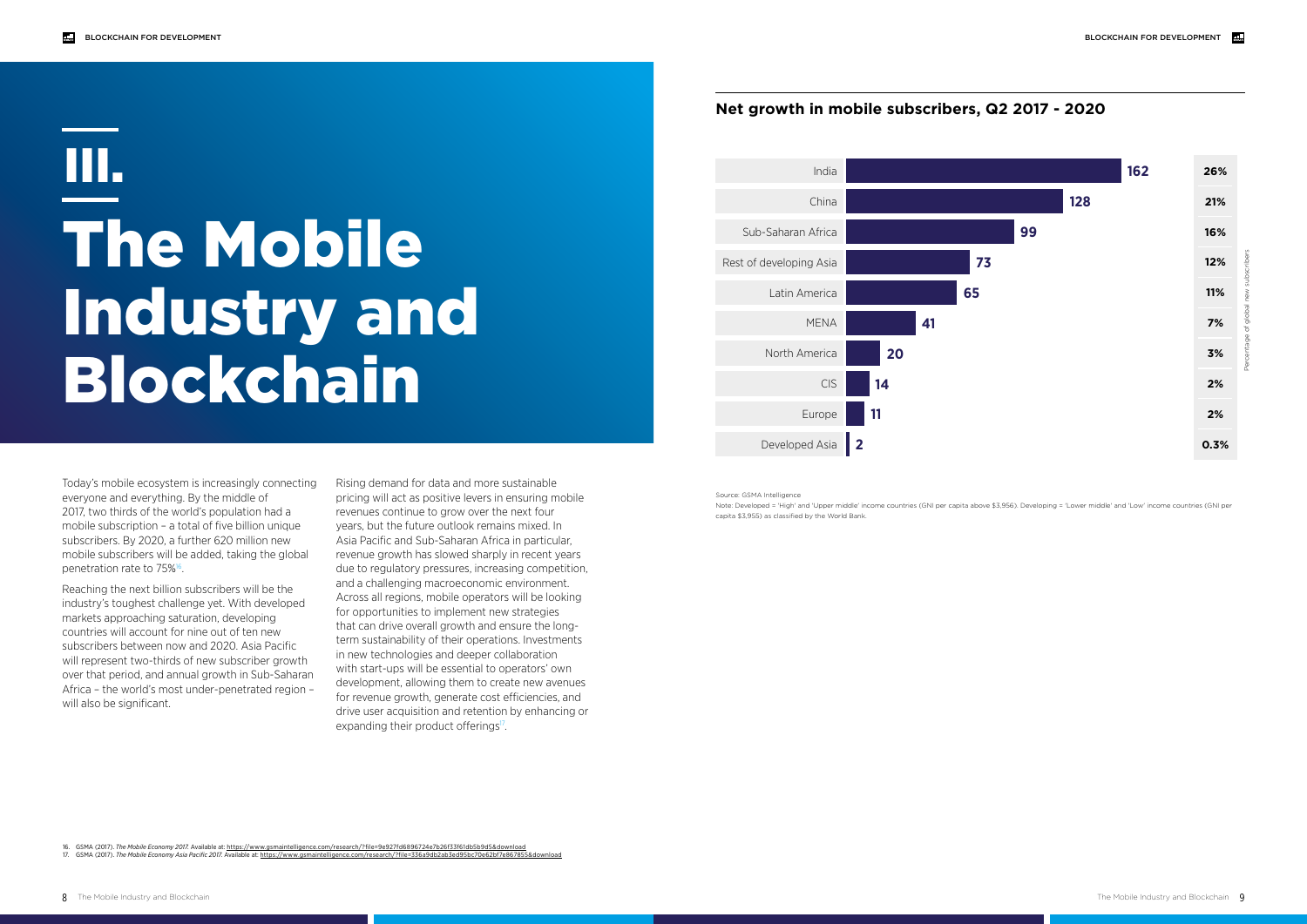

It is within this context that many operators have started to explore opportunities to invest in the development and implementation of blockchain projects, forging partnerships with technology companies and dedicating new funds to blockchain research (see examples below). It is likely that much of this activity is happening below the radar, as the potential use cases for mobile operators receiving

In June 2015, **Orange Silicon Valley** launched ChainForce, an initiative that brings together innovative blockchain start-ups and forwardthinking corporations for short-term, collaborative pilot projects. Over eight to twelve weeks, corporations and start-ups work together to develop a Minimum Viable Blockchain App (MVBA), which ChainForce supports by providing limited development resources, mentorship, and business cases from their corporate partners to help orient the project. Today, ChainForce is exploring novel uses of blockchain related to digital identity, Internet of Things (IoT), provenance, insurance, supply chain and utility/energy Management<sup>18</sup>.

the most attention to date fit our definition of 'incorporative blockchain projects' – meaning they focus on lowering the cost of operators' own internal processes or expanding access to digital value-added services. Although blockchain projects such as this are outside the scope of this paper, a few well-publicised initiatives are worth highlighting here:

Also in 2015, **Verizon Ventures** invested in a blockchain start-up, Filament, that developed a blockchain-based IoT solution which allows industrial assets to securely communicate with one another wirelessly, independent of cloud connectivity or any other third-party data platform. Verizon provided a new round of funding to Filament in 2017, with the intention to scale the offerings from paid pilots to large production-grade installations, and to build out a wider ecosystem of delivery partners, including large technology integrators, value-added resellers, and global industrial conglomerates<sup>19</sup>.

At the beginning of this year, **Du** announced a pilot programme which uses blockchain technology to facilitate the secure transmission of electronic health records in the United Arab Emirates. The aim is to bring data integrity, security and trust to the relationship between health providers and patients. It intends to do this through a blockchain-based solution in partnership with the Global Blockchain Council, which is itself a partnership between industry and government<sup>20</sup>.

**GSMA's Mobile Connect** is investigating how to use blockchain to make their existing, federated identity solution more convenient for users. For instance, they are exploring the possibility of introducing the concept of an 'identity wallet', through which a user could self-assert their attributes on the blockchain, which can then be validated by other entities such as banks or governments. By allowing Mobile Connect to manage the user's digital keys on a blockchain, users could interact with the platform using more 'humanised' identifiers, such as their mobile phone number. Mobile Connect is viewed as the ideal framework for supporting such wallets, and providing users with a simple means of authenticating their identities in a way which is both convenient and secure<sup>21</sup>.

In recent years, the mobile industry has actively embraced and supported the introduction of the UN's Sustainable Development Goals (SDGs), with operators across the world identifying new ways of working in partnership with governments, the development sector and other key stakeholders to deliver impact in digital identity, financial services, health, agriculture, utilities, disaster resilience and gender equality. A 2015 review from the UK's Department for International Development (DFID) highlighted that the rapid expansion of mobile phones and internet access in poor countries offered unique opportunities to stimulate growth, enhance people's experience of services and as citizens, involve them in development work, cut fraud, help hold governments and other institutions to account, and support organisations responding to humanitarian emergencies<sup>22</sup>.

#### **EXAMPLES OF OPERATORS WHO ARE INVESTING IN BLOCKCHAIN**

Mobile devices and mobile connectivity will surely play an important role in future 'blockchain for development' projects, if only because these peer-to-peer networks largely depend on

smartphones and other connected mobile devices to be the main interface between users and blockchain applications. However, it is less clear at this point what other opportunities these projects will present to mobile operators. To address this knowledge gap, in the following section we explore three emerging use cases for blockchain in the context of development, looking at how MNOs will be able to support, and derive value from, these projects.

The case studies are presented with one significant caveat: all four highlight platforms that are in the early stages of development. There is still much work to be done to prove that blockchain platforms such as these are cost-effective, secure, sustainable, and more appropriate than other enabling technologies. For that reason, the last section of the report unpicks the use-cases to help us consider whether they are technically feasible, what the social-contextual and stakeholder challenges might be, and how mobile operators could fit in.

# Blockchain for Development IV.

- 19. Business Wire (2017). '*Filament Receives \$15M in New Funding for Industrial IoT'.* Available at: [http://www.businesswire.com/news/home/20170330005189/en/Filament-Re](http://www.businesswire.com/news/home/20170330005189/en/Filament-Receives-15M-New-Funding-Industrial-IoT)[ceives-15M-New-Funding-Industrial-IoT](http://www.businesswire.com/news/home/20170330005189/en/Filament-Receives-15M-New-Funding-Industrial-IoT) [Accessed 15 Nov. 2017].
- -20. Rizzo, P. (2017). *'Mobile Telco Du Reveals New Blockchain Healthcare Partnership',* Coin Desk. Available at: <u>https://www.coindesk.com/mobile-telco-du-reveals-new-block-</u><br><u>[chain-healthcare-partnership/](https://www.coindesk.com/mobile-telco-du-reveals-new-blockchain-healthcare-partnership/) [</u>Accessed 15
- 21. Hazari, G. (2017). *'The Relationship Between Blockchain and Digital Identity'*, GSMA. Available at: [https://www.gsma.com/identity/the-relationship-between-blockchain-and-digi](https://www.gsma.com/identity/the-relationship-between-blockchain-and-digital-identity)[tal-identity](https://www.gsma.com/identity/the-relationship-between-blockchain-and-digital-identity) [Accessed 15 Nov. 2017].
- 22. Ranger, P., Chandler, J. and Arscott, B. (2015). 'DFID Review of Digital in Development Programmes'. Available at: https://www.gov.uk/government/u
- [tachment\\_data/file/417521/Review-Digital-Programmes-Feb2015.pdf](https://www.gov.uk/government/uploads/system/uploads/attachment_data/file/417521/Review-Digital-Programmes-Feb2015.pdf)<br>23. World Bank (2017). 'Principles on Identification for Sustainable Development: Toward the Digital Age'. Available at: <u>http://documents.worldbank.org/curat</u>

[en/213581486378184357/Principles-on-identification-for-sustainable-development-toward-the-digital-age](http://documents.worldbank.org/curated/en/213581486378184357/Principles-on-identification-for-sustainable-development-toward-the-digital-age)

<sup>18.</sup> For more information, see: <http://www.chainforce.org/#chainforce>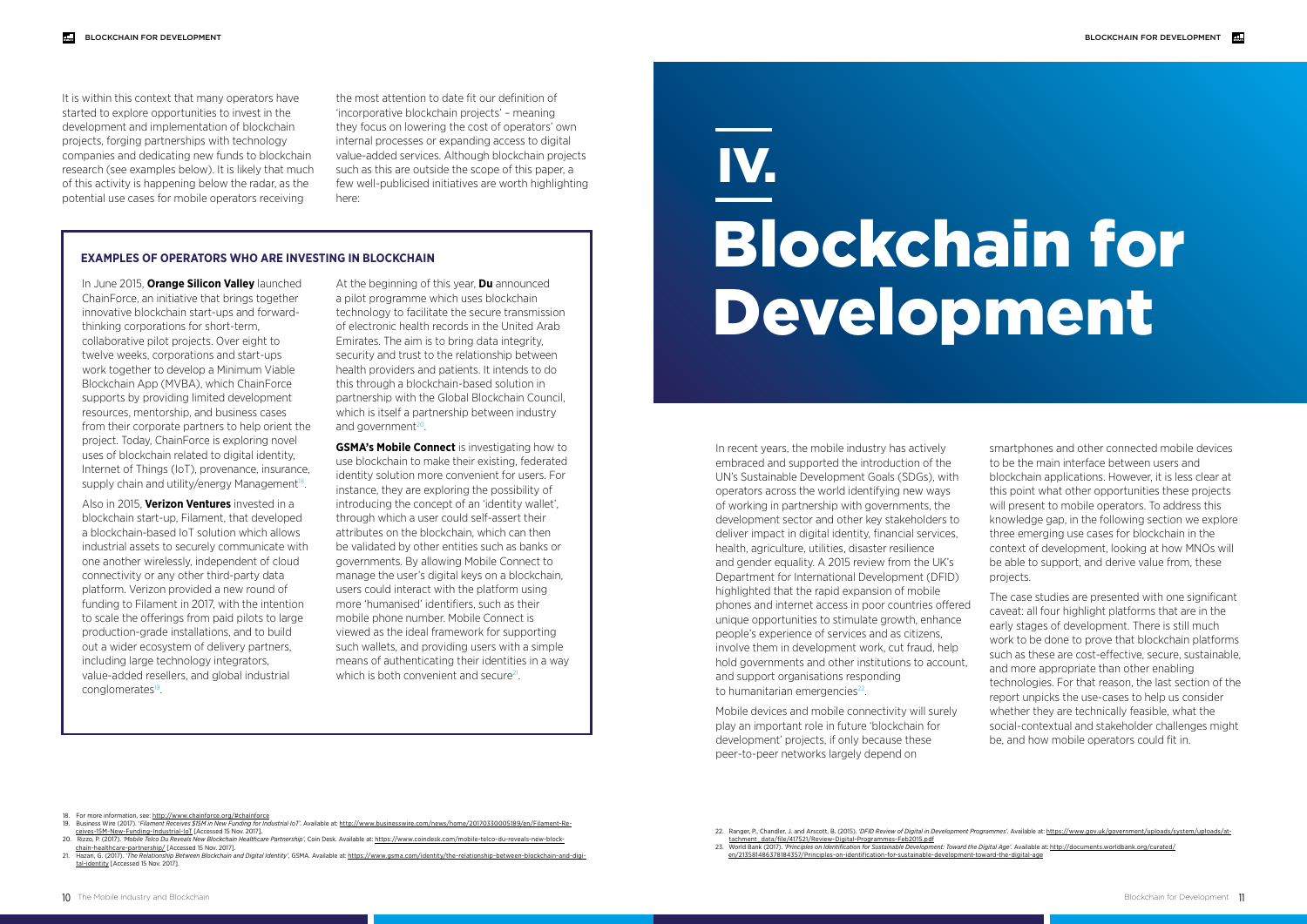$\overline{a}$ 

When a person wishes to register to access services such as government subsidies, a mobile SIM card or a bank account, they are often required to prove their identity using government-issued, physical documents such as a national identity card, passport, or voter ID. However, at least 1.1 billion people lack any form of officially-recognised identity, and this problem disproportionately impacts rural residents, the poor, women, children, and other vulnerable groups, particularly in Africa and Asia. Furthermore, in many places identity systems remain fragmented and require individuals to hold several functional forms of identity, each of which might serve a different purpose, follow a different application process, and reach different segments of society.

The belief that people should have greater control over their own personal identity and the value derived from it has led some ID experts to shift their focus to the development of "user-centric" or "selfsovereign" ID systems. In contrast to systems where institutions provide ID credentials, self-sovereign IDs are built to empower individuals to control the formalisation of their identity, manage their digital personas, and actively monetise their personal data<sup>26</sup>. As with any ID system, to be useful a selfsovereign ID must be convenient and trusted, as well as personal, persistent, portable, and private; that is, they should be unique to only one person, live with a person from life to death, be accessible from anywhere, and only given out with permission $27$ . Until recently such a solution seemed technically infeasible, but blockchain technology appears to be making this possible<sup>28</sup>.

In 2017 the World Bank, in partnership with the GSMA and a number of other public and private sector stakeholders, agreed to a set of common principles that are considered fundamental to maximising the benefits of identification systems for sustainable development $23$ . Among these was the principle of *universality*, which advocates that countries should fulfil their obligations to provide legal identification to all residents not just citizens—from birth to death. While government agencies have a vital role in providing legal identification, centralised identity systems inherently carry some risk, as they 'lock' individuals into a single authority with the power to deny their identity, hold documents for ransom, or even confirm a false identity $24$ . Since the start of the civil war in Syria, it has become nearly impossible for Syrian citizens to replace or apply for new identity documents - those who fear political persecution

are unable to approach government authorities, and many citizens applying from abroad have had their applications denied. It is estimated that up to 70% of Syrian refugees currently lack access to state-issued identity documents, which threatens their ability to access humanitarian assistance, move freely within their country of exile, seek employment, register the birth of their children, or move closer to voluntary repatriation or resettlement<sup>25</sup>. In other cases, individuals originating from poor, vulnerable, or disconnected segments of society will never have access to State-issued identity documents because the application process is too costly or inconvenient, or because their government lacks the capacity to issue identity documents to its citizens.

**USE CASE 1 In more than 140 countries**, MNOs are now subject to mandatory SIM registration obligations which require customers to present Governmentrecognised identity credentials before a SIM card can be activated. Similar (or identical) Know-Your-Customer (KYC) requirements need to be met when customers open mobile money accounts. In most cases, these KYC regulations only allow customers to present identity documents that have been issued by government authorities, such as national identity cards, passports, or drivers' licenses. KYC processes can be expensive, time-consuming and potentially troublesome for service providers, particularly when MNOs are obligated to validate customers' ID credentials against a government database and are charged a fee for each validation query they make. In addition to the operating costs associated with customer enrolment, data protection and document management, cases of identity fraud can lead to heavy fines and damage

### Blockchain and Self-Sovereign Digital Identity

- a company's brand reputation. For many of the world's most marginalised people – such as rural residents, poor people, women and refugees – the lack of officially-recognised identity poses a major barrier to accessing mobile services.
- This has led the Financial Action Task Force (FATF) to recommend that governments and regulators consider adopting proportionate, risk-based approaches to KYC, where those with less-official forms of identification are able to open accounts that have restrictions on the type and/or value of transactions that are permitted (e.g. a cap on the amount that a customer can send or receive using mobile money services per month). Here, there may be an opportunity for mobile operators, policymakers and other partners to develop acceptable substitute processes with lower levels of assurance, and to assist users in establishing their own trusted, self-sovereign identities.

Gravity describes itself as a 'next-generation identity solution' with an ambition to give everyone access to a mobile phone by creating a digital identity infrastructure that is fundamentally inclusive. To do this, they help individuals establish a trusted identity – or 'Proof of Existence' – that is independent from public infrastructures and non-dependent on official identity documents, postal addresses or banking systems. The platform has not been fully deployed to date, but Gravity has recently run a first pilot in Kenya registering 1,000 users over three days, and is currently working on a second pilot with an aim to register 10,000 people on their platform. While Gravity's end-to-end solution uses back-end blockchain technology to certify a customer's KYCrelated information, the customer's experience and interaction with the app remains streamlined and easy: users do not need to know what blockchain is in order to use the platform, and the service works on any mobile device through a USSD menu or smartphone application.

Customers are guided through the enrolment process with help from a Gravity agent who visits them at their home or in their community. To begin, the customer uses a USSD menu in their own mobile device to self-declare their KYC-relevant information, including:

- First name
- Last name
- Phone number
- Date of birth
- Gender
- Nationality

All of these identity claims are then anonymously sealed on a public blockchain and stored on a second permissioned and cryptographically secured distributed ledger. At this point, confidence in the customer's identity is at a base level.

#### **Gravity: Improving access to mobile through KYC-compliant identities**

#### **The Blockchain Solution**

<sup>27.</sup> Simonsen, S. (2017). '*5 Reasons the UN Is Jumping on the Blockchain Bandwagon',* Singularity Hub. Available at: [https://singularityhub.com/2017/09/03/the-united-nations-and](https://singularityhub.com/2017/09/03/the-united-nations-and-the-ethereum-blockchain/)[the-ethereum-blockchain/](https://singularityhub.com/2017/09/03/the-united-nations-and-the-ethereum-blockchain/) [Accessed 15 Nov. 2017].

<sup>24.</sup> Allen, C. (2016). *'The Path to Self-Sovereign Identity'.* Available at:<http://www.lifewithalacrity.com/2016/04/the-path-to-self-soverereign-identity.html>[Accessed 15 Nov. 2017]. 25. Norwegian Refugee Council (2017). *'Syrian Refugees' Right to Legal Identity: Implications for Return'.* Available at: [https://www.nrc.no/globalassets/pdf/briefing-notes/icla/fi-](https://www.nrc.no/globalassets/pdf/briefing-notes/icla/final-syrian-refugees-civil-documentation-briefing-note-21-12-2016.pdf)

[nal-syrian-refugees-civil-documentation-briefing-note-21-12-2016.pdf](https://www.nrc.no/globalassets/pdf/briefing-notes/icla/final-syrian-refugees-civil-documentation-briefing-note-21-12-2016.pdf)

<sup>26.</sup> USAID (2017). *'Identity in A Digital Age: Infrastructure for Inclusive Development'.* [unpublished]

<sup>28.</sup> Pisa, M. and Juden, M. (2017).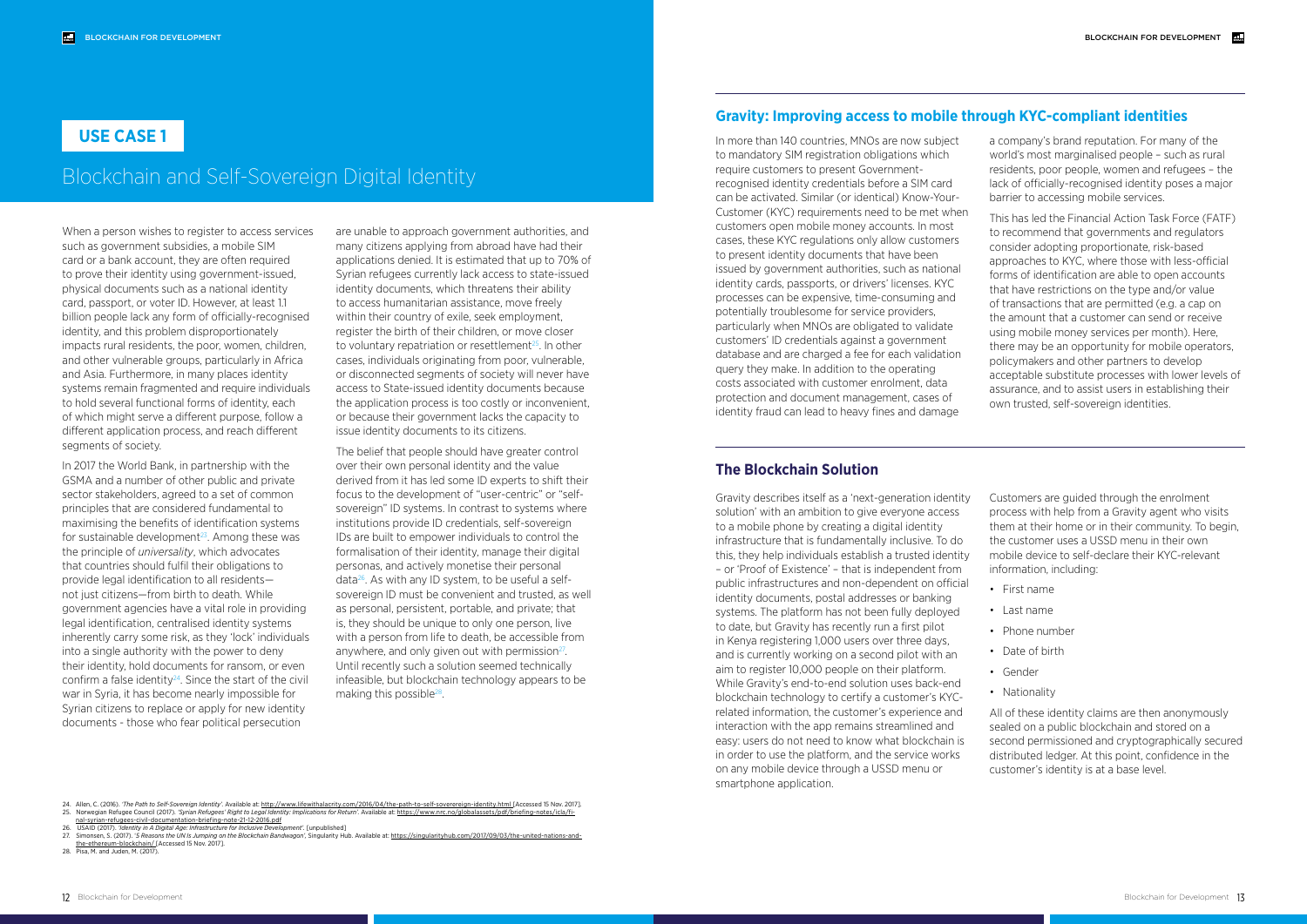**Enter PIN to proceed:** Send Cancel



Next, the blockchain enables the customer's selfdeclared information to go through a process of 'distributed vetting'. As a last step in the enrolment process, the user provides contact details for five or more of their peers (typically family members or friends), who are subsequently sent an SMS message asking them to verify each of the identity claims. In this way, an entire virtual community becomes involved in validating the integrity of the user's identity. A machine learning scoring module ensures that inaccurate or malevolent information is rejected, and as a further incentive to Gravity's users to report information that is accurate, if the majority of their peers respond by confirming that the information is true, Gravity rewards the original user by providing them with free mobile airtime credit.

As more and more relationships are established and information is validated on the blockchain,

confidence in the accuracy of the user's attributes – and hence the identity itself – grows organically, allowing Gravity to build a real-time risk assessment of each customer's profile. Additional critical fields of the KYC profile can be added subsequently, such as the user's National ID, birth certificate, professional licence for merchants, or any other information required by regulators. In these cases, the user will take a picture of the ID document through the app, and present the hard copy to a Gravity or MNO agent, typically a small shop owner. Upon verification, their identity score increases. Addresses also tend to be a key KYC requirement, and these can be self-declared on the application and reviewed by GPS location. Gravity is therefore not a substitute to official government-issued IDs, but complementary, bringing more flexibility and interoperability.

Once a user's KYC-relevant information has been authenticated, mobile operators can be given permission to link into Gravity's blockchain to check a customer's KYC-related information and see the most current picture of their risk profile. Importantly, the encrypted, PIN-protected application gives each user the ability to remain anonymous and in full control of their personal details until they decide to share specific information, with a specific service provider, for a specific purpose. The solution complies *by design* to the EU General Data Protection Regulation (GDPR) requirements on personal data protection which is considered to be the most stringent anywhere. To help make the platform sustainable, Gravity plans to charge operators or any other data consumer a small fee

to access the user's validated KYC information, a significant portion of which will go back to the users to reward them for using the service. As such, Gravity brings monetary value to the user's ID.

None of the platform's users – the customers, their peers, service providers, or even Gravity - are able to change or manipulate the information stored on the blockchain without detection, increasing MNOs' confidence that the information provided is true. Regulators also benefit from independent audit trails on KYC data. Gravity believes that blockchainenabled, peer-to-peer authentication of identityrelated data is more robust and less prone to fraud than many of the documents regulators currently accept as proof of identity.

For mobile operators, linking into Gravity's platform could significantly lower the cost of on-boarding new customers by reducing or eliminating the costs associated with traditional KYC/SIM registration processes, such as agent commissioning, back office procedures, and data systems. At the same time, the platform could help operators enhance their KYC and Anti-Money Laundering (AML) security by replicating the currently required information (name, date of birth, address) and adding additional levels of attributes, such as the user's income, occupation or next of kin. This could give MNOs access to the data they need to increase a customer's mobile money wallet limit, or to provide them with access to more sophisticated, targeted services (to the extent that any KYC compliance requirements have been met). The platform is also designed to improve the customer's experience with their operator by making it easier to navigate the SIM registration process and by providing mobile airtime rewards.



As a recognition of the platform's potential, in November 2017 Gravity won the Digital Africa Challenge on Citizenship and e-Government, beating a field of 770 start-up competitors. The awards ceremony took place at the Fifth Africa– EU Summit, which focused on youth and the demographic trends in Africa that are creating major challenges for young people in terms of migration, security and employment.

To support their initiative going forward, Gravity is hoping to work with MNOs who are willing to provide access to internal facilities. such as databases and procedures, to test the interoperability of the solution with its systems and to measure the impact on KYC/SIM registrationrelated costs.

#### **For more information, see: [www.gravity.earth](https://www.gravity.earth)**

Source: Gravity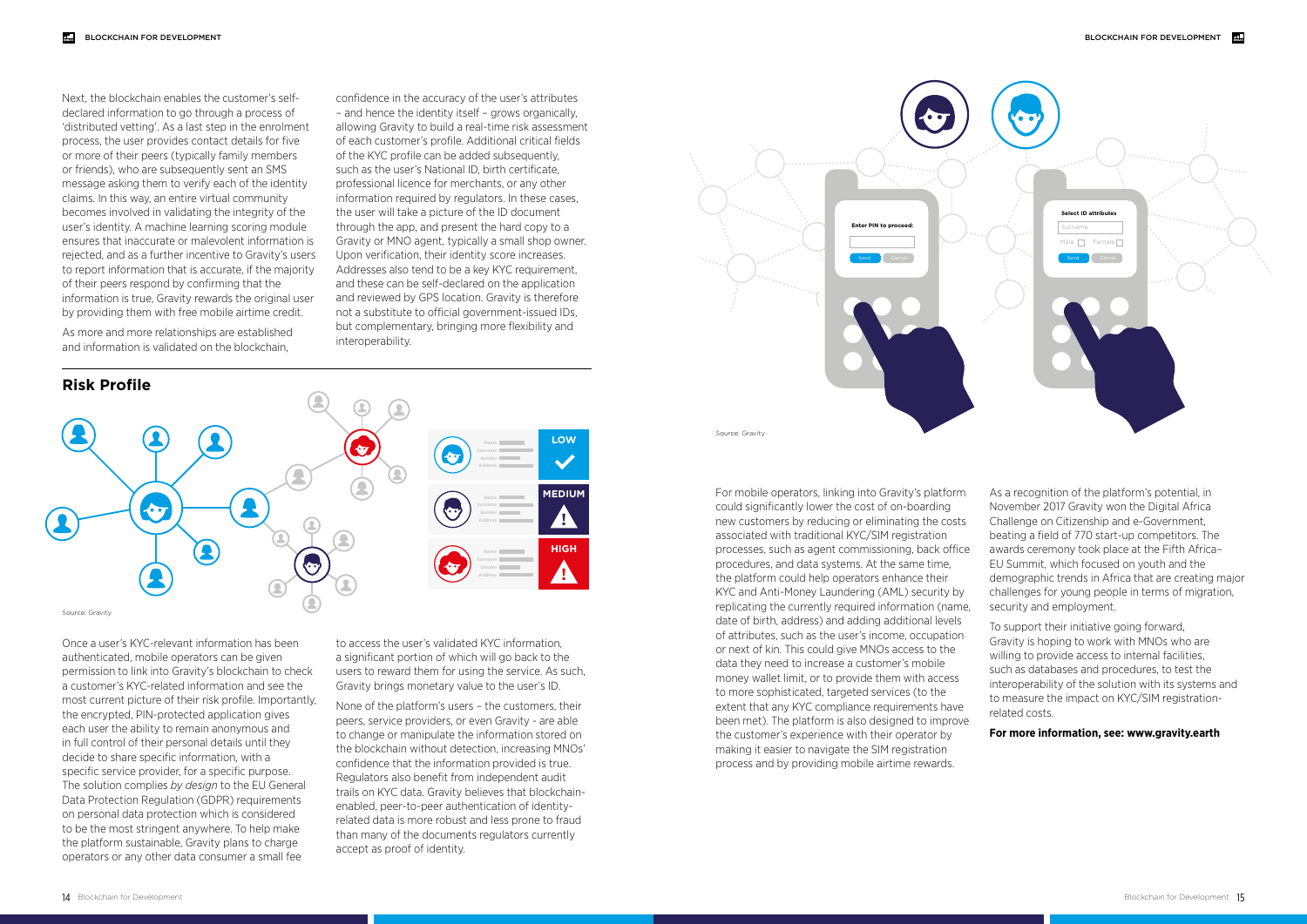

An estimated 2.3 billion people depend on agriculture for their livelihoods, and according to the United Nations Food and Agriculture Organization, four-fifths of the developing world's food is a product of small-sized farms. Small, family-run farms are also home to the majority of people living in absolute poverty, and half of the world's undernourished people29. Supporting smallholder farmers, therefore, is critical to reducing poverty, hunger and malnutrition.

The rural poor are one of the least likely demographics to have access to an official proof of identity, which is increasingly essential to securing access to mobile connectivity, financial services and social protections. There is also a tension between fixed identities (i.e. the demographic and

biometric details found on a person's legal identity), and the need for a more fluid 'economic identity' that accounts for one's shifting, dynamic life and economic profile.

Today, many smallholder farmers have limited access to the formal economy or formal financial products such as savings, credit or insurance, relying instead on multiple levels of financial intermediaries, or 'middlemen' who pass on costs to the farmer in the form of high interest or other fees. This is often because vital information about a farmer is collected, stored and used in silos by agribusinesses, mobile operators, non-profits and other service providers, providing each entity with an incomplete picture of the farmer's life and their unique economic situation:

There is a need for new, digital approaches to identity that help farmers authenticate and take ownership of a wide range of personal data, such as their income, transactional histories, credit worthiness, rights to/ownership of land, geolocation, farm size, and other vital credentials.

### **BanQu: Creating economic identities for smallholder farmers**

- Monthly Income
- Inputs used
- Crops grown and size of land
- Informal loan repayments
- Top-up history
- Geolocation
- Use of mAgri services
- KYC-related information
- Training history
- Informal savings
- Personal networks
- Qualification for subsidies



BanQu's mission is to connect the world's poorest people to the global economy by providing them with a secure, portable digital identity. Their proprietary blockchain-based platform allows farmers to set up a unique digital profile and then connect with their peers, aid organisations, governments, banks, and payment companies to accumulate data on variety of personal and financial transactions. In a live production environment, BanQu has seen early evidence of success in Asia, where they are working with a global consumer product company to create economic identities as part of wider efforts to create a supply chain transparency tool. The application is designed to work on any mobile device, and is free to sign-up and use.

Through BanQu, anyone with a mobile phone is able to connect to the BanQu network and set up their economic identity. Knowing that farmers are unlikely to have access to physical documentation that verifies their economic credentials, the BanQu platform begins to create a unique, digital profile by capturing the user's selfie and a 'mashup' of other immutable (i.e. unchanging) characteristics. From there, the ethereum-based $30$ , permissioned ledger allows the user to connect to and interact with their 'banked network' - including family, friends, agribusinesses, service providers, and associated NGOs – who can use their own phones or BanQu's website to record and authenticate any of the farmer's personal and financial transactions. This might include property records, cash disbursements, the purchase of inputs, the quality of their harvests, health records, training records, or credit histories. As the BanQu user starts accumulating a transaction history and a registry of their assets on the BanQu blockchain, this information is used to build a traceable, vetted and farmer-owned 'economic identity' that can provide new or more targeted access to a wide range of formal services.

#### **The Blockchain Solution**

29. Fan, S., Brzeska, J., Keyzer, M. and Ha, A. (2013). *'From Subsistence to Profit: Transforming Smallholder Farms'*. International Food Policy Research Institute. Available at: [https://reliefweb.int/sites/reliefweb.int/files/resources/transforming%20smallholder%20farms.pdf](https://reliefweb.int/sites/reliefweb.int/files/resources/transforming smallholder farms.pdf)

30. Ethereum is an open software platform based on blockchain technology that enables developers to build and deploy decentralised applications.

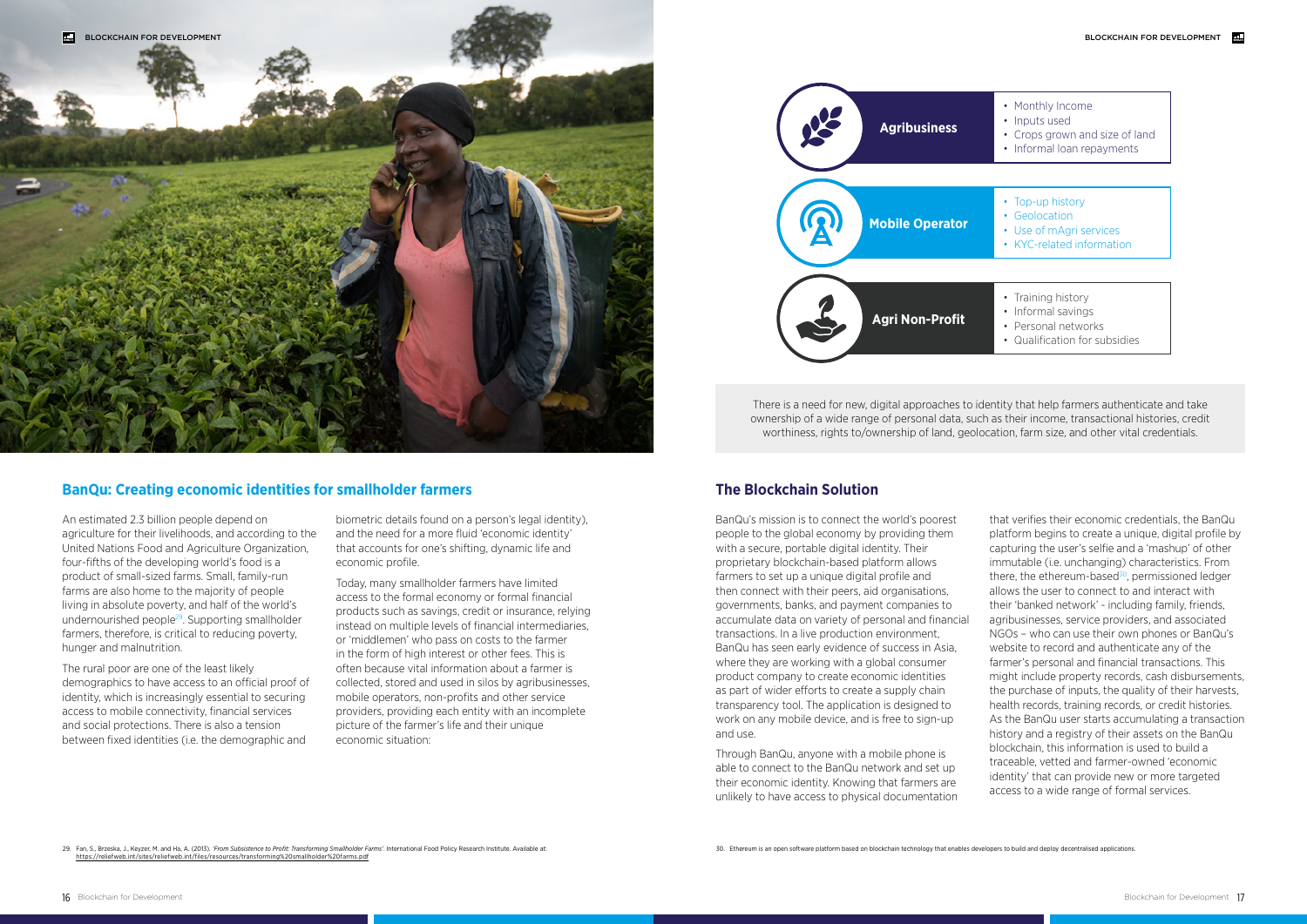Through the BanQu platform, the end user sees every transaction that is stored on the blockchain and maintains ownership of their personal information - as with the Gravity platform, the BanQu user decides what information is shared and with whom. When a farmer wishes to access new financial services, BanQu's platform gives banks or other FSPs the ability to check the identity components as captured in the blockchain, ensuring they are able to fulfil any identity-related regulatory and compliance requirements.

While the concept behind an economic identity seems simple, the technologies available before blockchain were not strong enough to make it a reality; according to BanQu, a centralised approach to managing user identities would be too cumbersome, too insecure, and too 'heavy'. A permissioned, distributed ledger on the other hand is powerful, light and easy to configure. Furthermore, the fact that the platform is distributed and consensus-driven means that an endless number of trusted partners can contribute to the blockchain, and with each new addition the strength of the farmer's economic identity is improved.

BanQu believes there are opportunities for mobile money providers to utilise the data collected through the BanQu platform to form a more complete picture of their customers. GSMA has seen success stories of innovative partnerships between mobile money providers, financial institutions, banks, fintech and technology companies that use customer data in innovative ways; the most notable being m-Shwari in Kenya, which uses algorithms to analyse a customer's use of M-Pesa and assess their credit-worthiness, assign individual credit limits, and lend to new applicants $31$ . If allowed by regulators, MNOs could also use the platform to help lower the cost of on-boarding new mobile money customers, accessing all of the identity information needed to comply with KYC, AML, Counter-Financing of Terrorism (CFT) and Suspicious Activity Reporting (SAR) regulations.

31. For more information, see: <http://cbagroup.com/m-shwari/> exercised and the state of the State of Mations (2012). 'Secretary-General's closing remarks at High-Level Panel on Accountability, Transparency and Sustainable [un.org/sg/en/content/sg/statement/2012-07-09/secretary-generals-closing-remarks-high-level-panel-accountability](https://www.un.org/sg/en/content/sg/statement/2012-07-09/secretary-generals-closing-remarks-high-level-panel-accountability) [Accessed 15 Nov. 2017].

**For more information, see: [www.banquapp.com](http://www.banquapp.com
)**

In 2012, Ban Ki-moon, Secretary-General of the United Nations, closed the High-Level Panel on Accountability, Transparency and Sustainable Development by highlighting the severe impact of fraud on international aid, describing its impact as both direct and devastating. 'Last year,' he stated, 'corruption prevented 30% of all development assistance from reaching its final destination. This translates into bridges, hospitals and schools that were never built, and people living without the benefit of these services. This is a failure of accountability and transparency. We cannot let it persist.'32

Distributing and tracking funds to ensure they have maximum impact remains a challenge for the international development sector. Official development aid (ODA) is largely disbursed through legacy banking systems that are opaque, slow and

expensive, with banking fees, exchange rates, and currency fluctuations chipping away at vital funds. Furthermore, once donor funds arrive in a country they are usually dispersed to a number of NGOs and other local implementing partners, creating an easy environment for donations to become lost or misappropriated.

More fundamentally, one reason for the lack of accountability in aid distribution is because development organisations have no way of tracing funds as they move between the donor and end beneficiary, making it impossible to fully measure the efficiency and effectiveness of aid. Donor funds might be routed through multilateral organisations, or pooled with other funds contributed by other countries or organisations, limiting the direct control they have over their expenditure.



## Blockchain and International Aid Delivery

### **USE CASE 2**





**OPAQUE** Funds can't be traced from end-to-end, creating potential for mismanagement



**REDUCED IMPACT** for those individuals & communities who need it most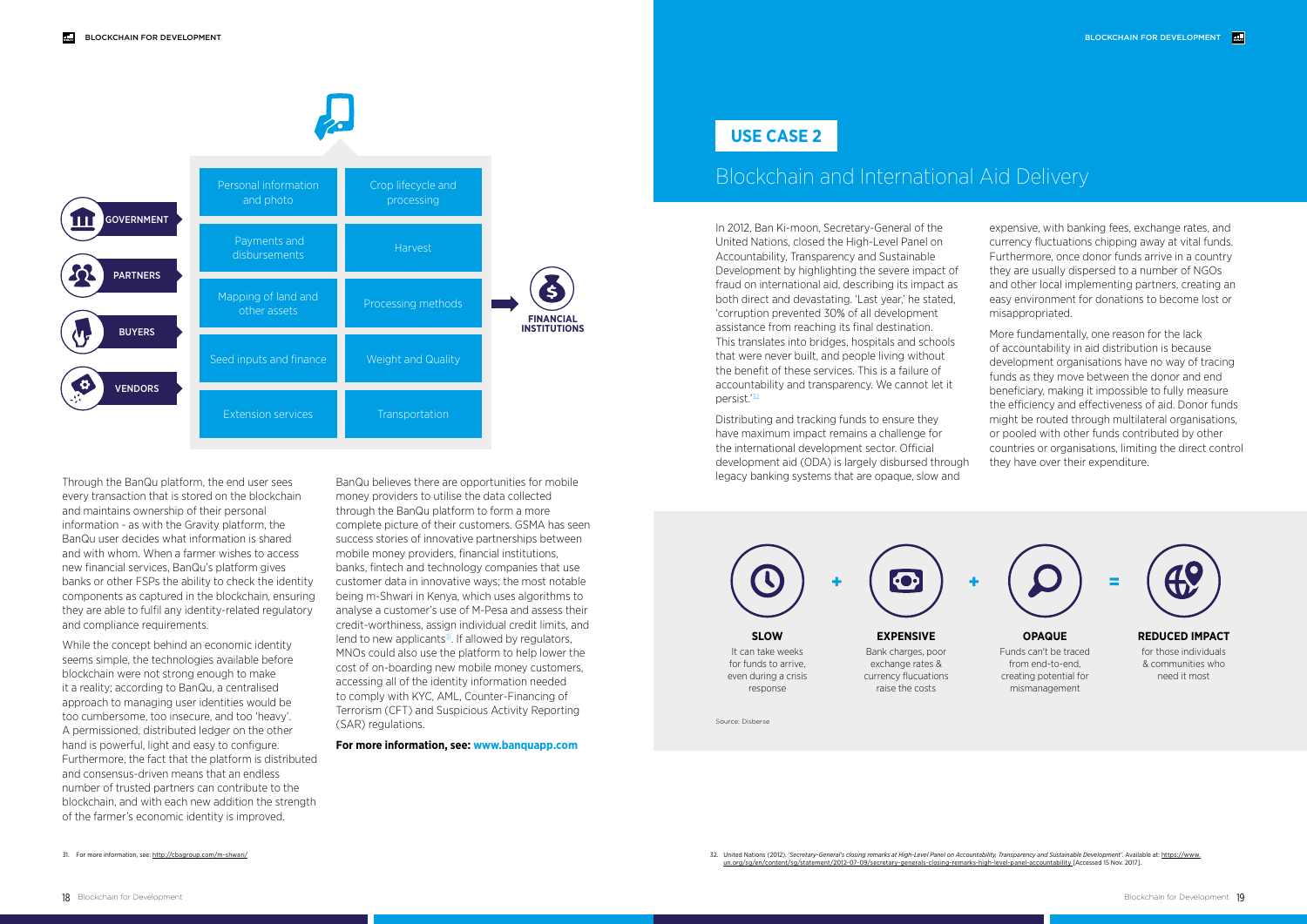As a first step, Disberse works with the project stakeholders to outline the objectives and budget of a project, clearly defining the amount of money the donor is contributing and its intended purpose. This 'supply chain' of connected stakeholders might include a government department, NGO offices in both the donor and project country, local delivery partners, and the individuals or group receiving the benefit at point of delivery. Additional partners can be added to this chain at any time, as needed.

Each of the stakeholders in the chain must then open an account, or 'wallet' on Disberse's platform, through which project funds will be traced. Next, the Donor guarantees the project funds by depositing them in Disberse's escrow account in the form of fiat currency, such as USD or GBP. The funds are then 'tokenised', which means that the fiat currency is converted into digital value on a 1:1 basis; for every USD \$1 or GBP £1 deposited, Disberse issues a digital token representing exactly that value to the Donor (just like e-money). These tokens can then be distributed to anyone, anywhere in the world through the blockchain's wallet, and traced in real-time as ownership of the tokens is moved through the chain.

Importantly, the blockchain does not shift the project's funds from one stakeholder's bank account to another, as is done in the traditional aid disbursement process. Instead, the blockchain uses the digital tokens as a *representation* of value, and creates a permanent record on the ledger every time a stakeholder transfers their ownership of this value to the next organisation in line. Digital currencies like Bitcoin work in the same way, albeit on a public blockchain. The transfer of digital tokens can be validated and processed quickly, and will continue all the way down the chain until the tokens reach the final beneficiary; once this happens, the digital tokens can be exchanged for cash at one of Disberse's local financial or corporate partners. In the end, the project funds only exchange hands twice: once when the Donor deposits the funds into Disberse's account, and again when Disberse settles with their corporate partner in the project country. In this way, the platform removes several financial intermediaries, and their respective fees, from the international transfer process.

By the time the Disberse settles with their financial partner, the blockchain will have created an immutable record of every transaction that took place from donor to beneficiary, making it easy for organisations to track the flow of funds, to see exactly how every dollar of their donations was spent, and spot inefficiencies or weaknesses in the supply chain. Disberse also provides the organisation with this data for reporting, auditing, and compliance, giving previously unheard-of levels of transparency to the organisation, beneficiaries and donors.

In early 2017, Disberse implemented their first pilot by distributing and tracking funds from the UK to Swaziland in support of a girls' education project. The funds were distributed from a UK NGO to a Swazi NGO, and then on to four local schools, supporting vulnerable girls left as orphans by the HIV/AIDS epidemic.

The pilot proved that Disberse's permissioned blockchain provides the ideal platform for delivering aid. It enabled cheaper and faster transfers, both locally and internationally, as well as access to better exchange rates at the local level. Disberse saved the donor 2.5% on their transfer fees, which meant the NGO could fund an additional three girls to go to school for a year. The NGO was also able to see in real time how the funds were being distributed down the chain, and where funds were at any given time. As a result, the NGO didn't have to chase local partners for receipts or proof of transactions, and it is hoped that the additional transparency will result in increased donations in the future.

Disberse has encountered some challenges that have to be addressed by any organisation working with blockchain, the biggest being the need to educate organisations on what blockchain is, how it works, and how it changes business processes in this case, fund distribution. This can take time, but Disberse insists that once partners see the value and benefits the technology can provide, the platform sells itself $33$ . Evens so, in the short term Disberse believes that the platform is likely to get more interest from smaller NGOs, rather than bigger and more bureaucratic organisations. Regulations around international money transfers have also been a significant overhanging challenge. Here, Disberse have benefitted from participating in the FCA 'regulatory sandbox', which allowed them to explore their relationship with existing regulatory infrastructures in a secure environment. They will continue to refine their business model, but believe that the combined transparency improvements and cost savings will enable them to create a viable business based on transaction fees that can compete with legacy financial institutions.

Disberse is interested in exploring opportunities to link their platform to mobile money services, potentially by allowing beneficiaries to exchange Disberse tokens for mobile money credit rather than cash. In the short term, linking to Disberse's platform could allow MNOs to generate new sources of revenue by facilitating the disbursement of international aid, but in the future, these use cases could also expand to include the delivery of emergency funds in humanitarian crises, social cash transfers, and results-based financing.

#### **For more information, see: [www.disberse.com](www.disberse.com/
)**



Source: Disberse

Disberse is a fund management platform that aims to make the delivery of development and humanitarian aid more transparent, efficient and effective. Using a permissioned blockchain, they help donors, governments and NGOs transfer and trace their funds through the whole value chain, ensuring that vital resources actually reach the people they are intended to serve and are achieving the greatest possible impact.

#### **The Blockchain Solution**

Source: Disberse

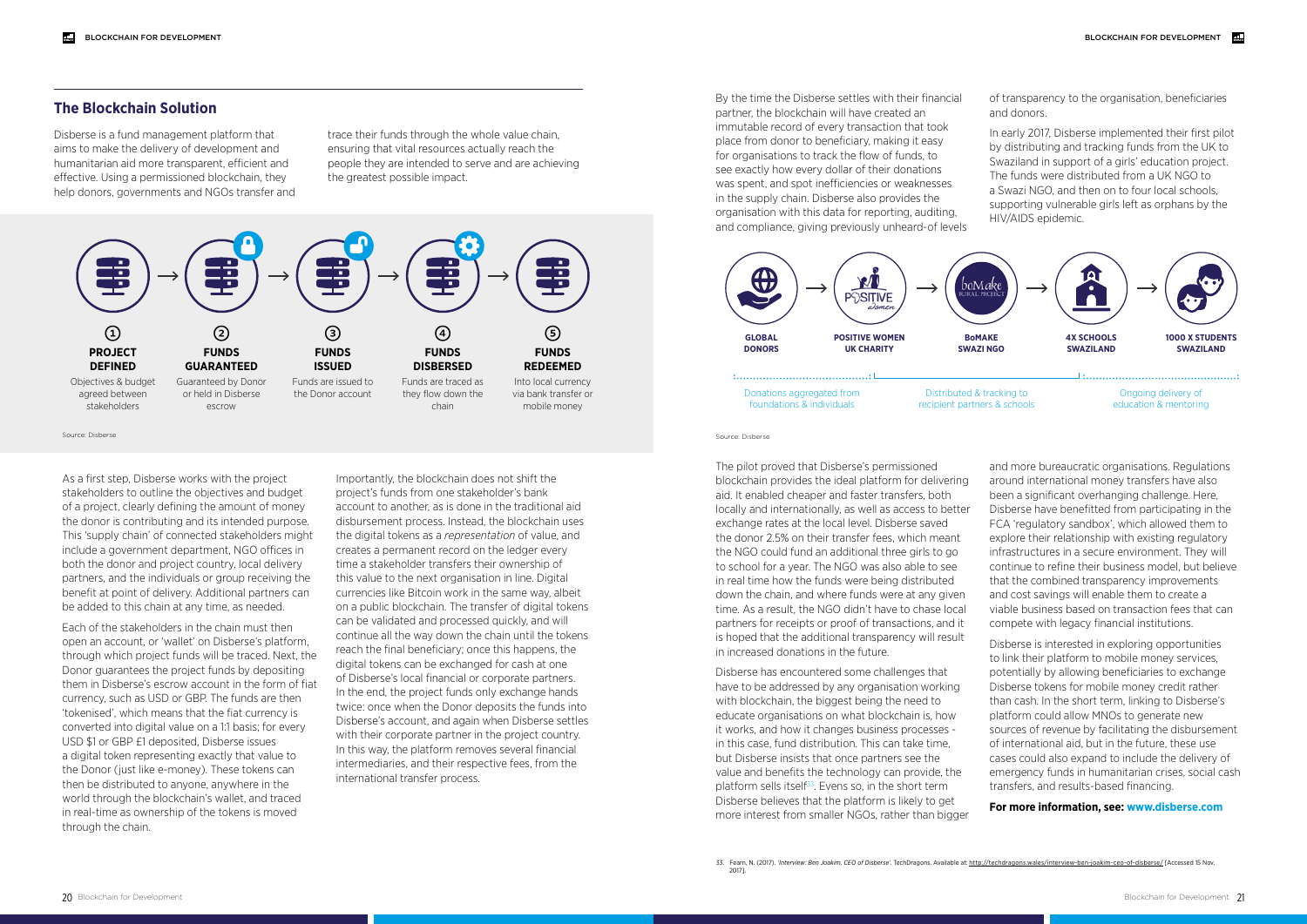An unprecedented and ever-increasing number of people were forced to leave or flee their homes due to conflict and persecution in 2016, with the global displaced population reaching nearly 64 million by mid-year. Over 21 million of the displaced are refugees, who have traversed international borders to escape considerable physical, economic and social hardships such as new and unresolved conflict, human rights violations or persecution. Having left behind their home, livelihoods, possessions and social networks, refugees must rely on their host government, the United Nations High Commissioner for Refugees (UNHCR) and the international community to ensure that they are able to live in safety and have access to vital support and assistance<sup>34</sup>.

Over the past decade, the World Food Programme (WFP) has significantly increased their use of cash transfers to provide assistance to refugees and other people in need. In 2016, a total of 14.3 million people in 60 countries received cash assistance from WFP, up from 9.6 million in 2015 and only 3 million in 2010<sup>35</sup>. When deployed in the right context, cash transfers have been found to empower people to make their own choices about what they eat, and also reduce the need to resort to negative

coping strategies, such as selling valuable assets, to buy food. WFP advocates that cash transfers also reduce the cost of providing food assistance, thus maximising the number of people that can be reached.

Traditionally, in order to transfer cash to beneficiaries WFP has had to work closely with a financial service provider, such as a local or national bank. At the beginning of each month, the bank is given an entire month's worth of cash for distribution, alongside of a list of beneficiaries and the amount of cash to which each is entitled. WFP estimates that in Jordan alone, monthly transfers to banks can total over USD \$10 million. Once a beneficiary is notified by the bank that they have been granted a cash entitlement, they are able to go to a designated merchant and make a purchase, typically by using a physical card as a proof of ID. At the point of sale, the transaction is authorised by the bank, who verifies that the refugee's remaining entitlements are able to cover the cost of their purchase, and in time the merchant is reimbursed by the bank using the funds deposited in WFP's account. At the end of the month, the bank sends WFP a summary of their transactions and reports any issues with distributions.

### Blockchain and Humanitarian Cash Payments

### **USE CASE 3**

There are four key challenges with this process. First, advancing large sums of money to a financial service provider creates a financial risk for WFP, especially when this is done in fragile markets where financial institutions are more likely to fail or commit fraud. The process is also expensive, costing WFP and other large humanitarian agencies millions of dollars every year – not only in banking fees, but also to cover the cost of tracking and reviewing thousands of banking transactions. For beneficiaries,

34. GSMA (2017). '*Refugees and Identity: Considerations for Mobile-Enabled Registration and Aid Delivery'*. GSMA. Available at: https://www.gsma.com/mobilefordevel

there are also risks associated with privacy – sharing, misplacing or misusing sensitive personal information is especially dangerous for refugees, particularly those who are seeking protection from oppressive regimes. Finally, there is an issue of accountability – humanitarian organisations do not have their own 'record of reality', relying instead on the information provided to them at the end of each month by the bank.

#### **WFP's Traditional Humanitarian Cash Transfer Process**



[wp-content/uploads/2017/06/Refugees-and-Identity.pdf](https://www.gsma.com/mobilefordevelopment/wp-content/uploads/2017/06/Refugees-and-Identity.pdf) 35. For more information, see: <http://www1.wfp.org/cash-transfers>

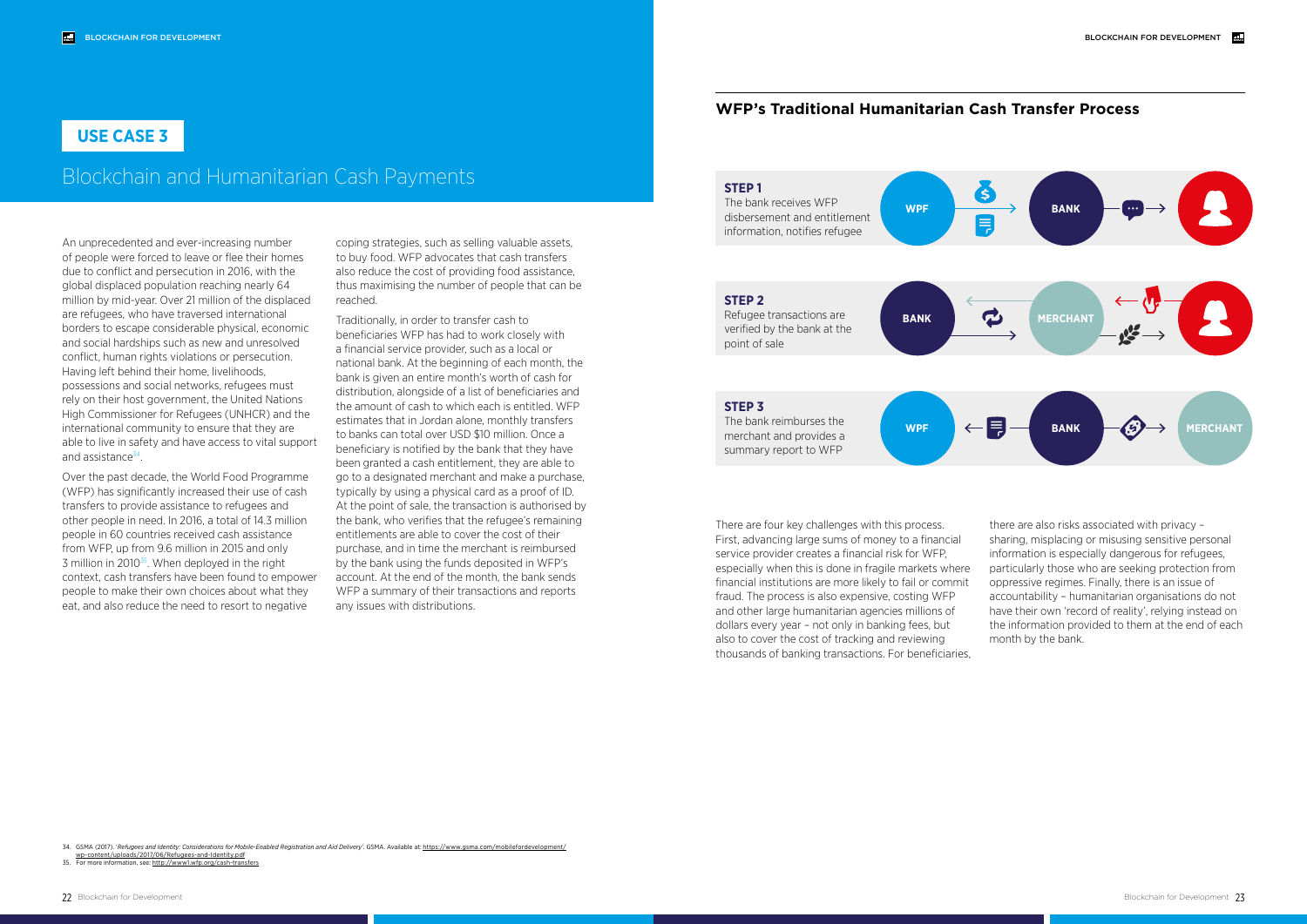WFP's journey with blockchain began by investigating how the risks and inefficiencies in the cash transfer process could be improved. In January 2017, they launched a small pilot in Sindh province, Pakistan, to test core assumptions around the ability of blockchain technology to authenticate, record, and reconcile cash and food assistance transactions. After seeing positive results, the project moved into full-development and the 'Building Blocks' platform, which utilises a private blockchain, was rolled out in Jordan. Between May and November 2017, Building Block has been used to transfer USD \$1 million in food vouchers to 10,500 Syrian refugees in Jordan, using the system to facilitate more than 220,000 individual transactions<sup>36</sup>.

Crucially, the platform removes WFP's reliance on an intermediary bank to verify transactions and distribute funds. Rather than sending the bank sensitive information on each beneficiary, WFP can create secure profiles for each refugee on Building Blocks, where they only need to record two pieces of information: the refugee's entitlement, and a unique ID number given to each person or family. This ID number is linked to the biometric data stored in UNHCR's refugee database, which means that

When designing their new blockchain solution. WFP recognised the importance of not changing the beneficiaries' experience with disbursements – both in terms of the technology used (electing to use the iris verification system that already existed in Jordan) and the social value beneficiaries gained from the shopping experience (meaning refugees could visit merchants as frequently as they wanted). Once a beneficiary receives a message from WFP saying that they have an entitlement, they can go to an approved merchant and make a purchase, in the same exact way they did in the traditional process. At the point of sale, the merchant uses a connected device to authenticate the refugee's transaction against the entitlement information stored on Building Blocks, automatically confirms that the beneficiary has the 'credit' available to make their purchase. Every transaction is recorded on the refugee's profile, and WFP uses this information to pay the supermarket directly, using their corporate bank.

beneficiaries are able to authenticate themselves at merchants by simply scanning their irises, rather than having to reveal personal details such as their name or age.

> desired. Building Blocks has also eliminated the need to advance funds to a bank, reducing finical risk. With an estimated initial development cost of less than USD \$100,000 (and minimal ongoing maintenance costs), the return on investment has been significant. WFP has set an ambitious goal to use Building Blocks to deliver cash transfers to 100,000 individuals by early 2018. By the second quarter of next year, the system could cover the entire Syrian refugee population of Jordan, or 500,000 people $37$ .

#### **WFP's Blockchain Solution WFP's Blockchain-Enabled Humanitarian Cash Transfer Process**



With the new blockchain-enabled system, WFP has eliminated a significant portion of the fees previously paid to the bank and simplified its reconciliation and payment process. The blockchain provides WFP with a permanent, real-time record of every transaction, compiling information on when each transaction happened, which beneficiary conducted the transaction, where the transaction took place (at which supermarket), and the transaction amount. Every single transaction is verified instantly on the blockchain, allowing WFP to make payment to merchants as frequently as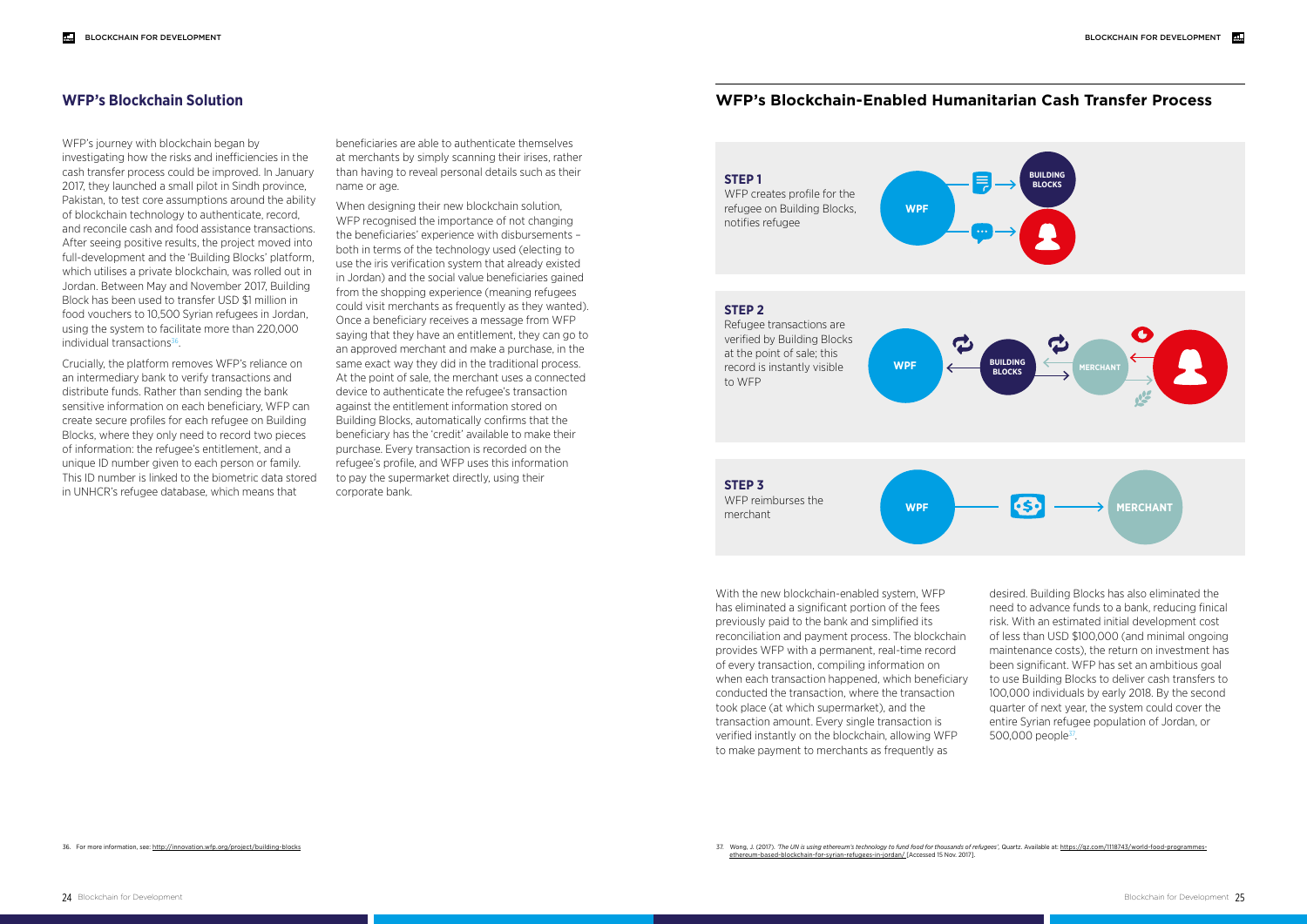

The case studies also indicate that selfsovereign identity systems could offer MNOs new opportunities to significantly lower the cost of on-boarding new customers and fulfilling SIM registration and KYC requirements. GSMA

The applications developed by Gravity, BanQu and Accenture (for ID2020) suggest that permissioned blockchains provide the ideal platform for supporting self-sovereign identity services. The technology enables any individual with a mobile phone to anonymously record and manage their sensitive personal data, while giving the user complete control over how and with whom their information is shared. This ensures the identity systems remain *portable* and *private*. The fact that the information recorded to the blockchain is immutable and vetted by the customer's peers (or banked network) means that the ID is also *persistent* and *trusted*. And finally, by allowing service providers to securely tap into the platform, the ID system becomes highly *convenient*. By definition, this meets the standard requirements for sustainable, inclusive identity systems.

It is likely that operators in emerging markets will be the first to capitalise on these opportunities, as social reputation-based identity systems have the most immediate need in places where access to legal proof of identity is limited. However, partnerships and business models that can adapt to decentralised approaches to identity must be in place for these kinds of blockchain projects to be successful, and this is a difficult task.

Intelligence has also found that mobile operators are well placed to verify a user's attributes on selfsovereign identity solutions due to their unique range of credentials $38$ , including their network credentials (customer's SIM and mobile number), customer account credentials (customer account data, point of presence locational data and billing), and personal credentials (individual biometrics and PIN codes). By leveraging these assets and helping to validate their customers' identity claims, MNOs have the opportunity to provide customers with access to more sophisticated identity-linked services, and potentially create new sources of revenue by providing identity-as-a-service.

## Evaluating Blockchain for Development Projects V.

WFP has pointed out that everything they have done through their platform so far could be done on a traditional IT system, without blockchain. However, they advocate that the real value of the technology will become evident once they begin to cross organisational boundaries and allow other humanitarian organisations to link to the database. In fact, while WFP currently operates Building Blocks on its own, the platform has been designed to allow multiple parties to contribute and share information. Currently, refugees in Jordan are likely to be registered multiple times, as different beneficiaries, by multiple NGOs, and refugees have to wait longer than necessary to obtain assistance because it is often unclear what support they have already received. Soon, WFP hopes to use the new blockchain system to empower beneficiaries with more control over, and access to, their information. This will become possible as more agencies join the blockchain, connectivity in camps improves, and smartphone devices become more ubiquitous.

Despite the platform's success, some challenges remain. Because blockchain is still a largely unproven, nascent technology, it is tough to argue that there are no bugs or issues with Building Blocks, especially when it is common to hear concerns about Bitcoin-related security breaches

even though Building Blocks does not currently use any cryptocurrencies. Furthermore, WFP recognises that standards related to storing and managing refugee ID's is not fully developed yet, and there is still some uncertainty around how blockchainenabled identity platforms fit into existing regulations.

In the near-term, WFP is hoping to start leveraging mobile money as a convenient and safe means of cash disbursement. In this scenario, WFP would open their own mobile wallet with an operator. When a beneficiary wants to 'cash out' their entitlement by transferring it to their personal wallet, or if a merchant would like to be reimbursed for a refugee's purchase via mobile money, the blockchain can be used to approve the transaction and initiate the transfer of credit. In time, delivering vouchers or entitlements through mobile money channels could allow beneficiaries to save unused funds, or even transfer entitlements to their family and friends. The blockchain backbone will allow beneficiaries to seamlessly redeem their entitlements through mobile money, ATMs, or supermarkets.

**For more information, see: http://innovation.wfp.org/project/buildingblocks**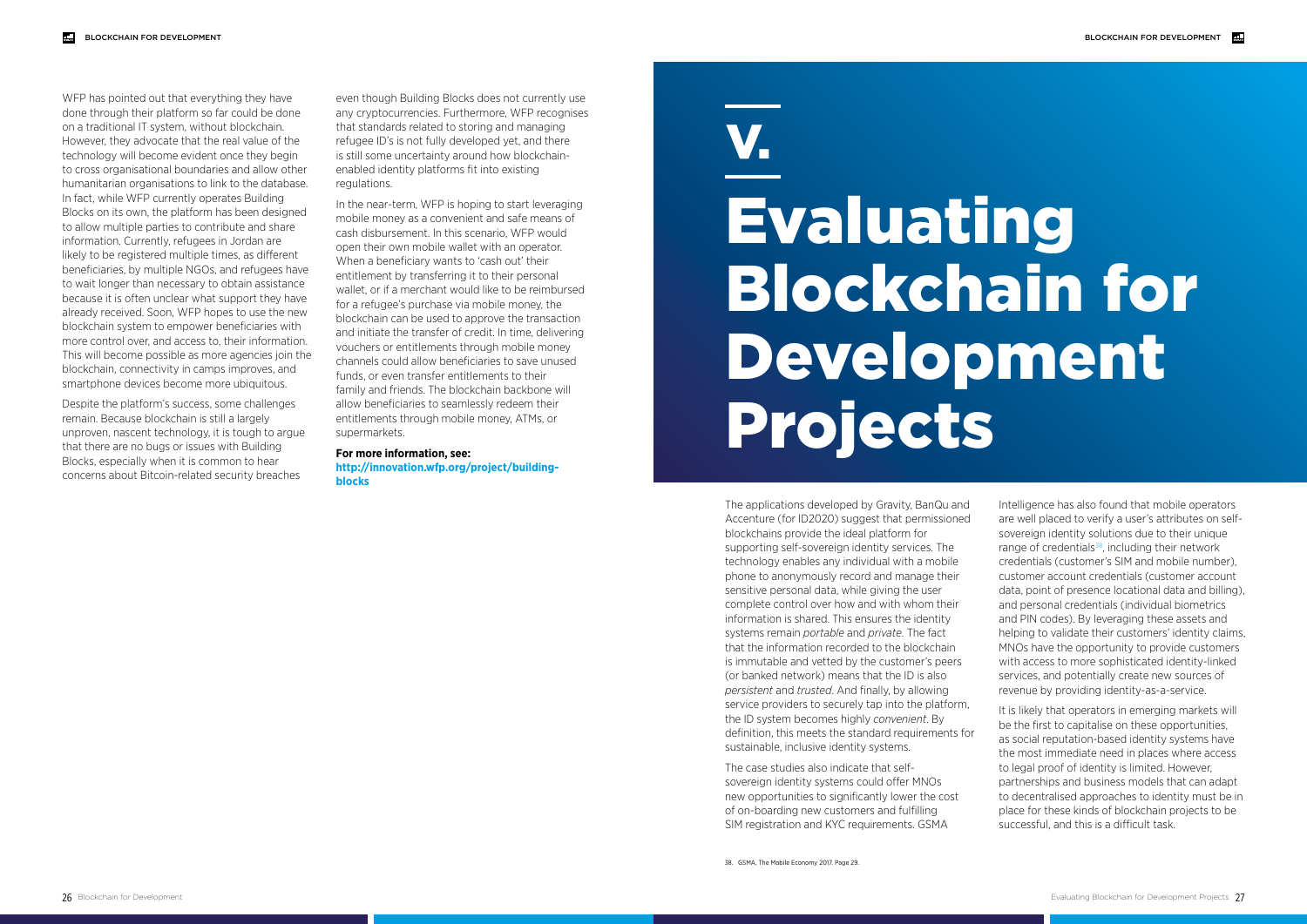## **gsma.com**

Self-sovereign identity systems will require a willingness from global institutions, governments and other service providers to collaborate and share sensitive information outside of their internal, trusted silos. Despite the widely accepted belief that blockchain technologies replace the need for human trust, it is crucial to point out that with permissioned ledgers the user must still trust the people who designed the application, the platform owners and the verifiers of data that is recorded on the chain.

Fundamentally, these systems will need government backing, and in many emerging markets, legal and regulatory frameworks around identity are often unclear and fragmented, and there are no standards for how to use unproven technology such as blockchain to store, manage and share citizen data. Regulators will need to determine who is legally responsible for the data in 'self-sovereign' ID systems – the user, or the platform provider? They will also need to grapple with questions such as: how will users and regulators know that the platforms and personal data are sustainably secure? And how does the use of blockchain for producing, using and sharing data fit within existing legal and regulatory practices?

In general, it will likely be easier to introduce blockchain technologies that are designed to be private and permissioned as there is less risk and fewer unknowns, as all participants on the network are known to each other. However, there is some risk that permissioned blockchains will perpetuate the fragmentation of identity management and service delivery by keeping knowledge and data trapped in organisational silos. There is hope that the trust, transparency and security offered by blockchain will remove any remaining excuses organisations might have for avoiding collaboration and data-sharing, helping the sector move from an 'organizational focus' to an 'issues focus'. Here, MNOs and the development sector could learn from the financial service industry. Since 2014, a consortium of over 100 global financial institutions and regulators have been collaborating on blockchain-related initiatives through a software firm called R3. With support from over 2,000 technology, financial, and legal experts, these organisations have created a distributed ledger platform, called Corda, which is designed to automate legal agreements between partners and support interbank trading and settlements. R3 was born out of a common frustration amongst banks and other financial institutions with multiple generations of disparate legacy financial technology platforms that struggle to interoperate, causing inefficiencies, risk and spiralling costs<sup>39</sup>.

Until questions like these are addressed, MNOs and other formal service providers will likely be reluctant to start tapping into these blockchain applications to validate or access data, and potentially risk their reputation with government and regulators by using technology that has not been properly vetted. However, Disberse has shown that small-scale pilots run in cooperation with regulators, government and service providers could create a regulatory 'safe sandbox space' where stakeholders can become more comfortable with the technology and define how blockchain can be used for KYC and identity purposes, leading to greater social and economic impact.

While the self-sovereign identity platforms appear libertarian and paradigm-shifting, the 'incorporative' platforms developed by Disperse and WFP – which focus on improving the efficiency of administrative systems and internal processes – might offer a more imminent opportunity for the mobile industry and development community to start working with blockchain technologies. The platforms fit more neatly within existing institutional frameworks and processes, appear to be sustainable and scalable, and are less likely to feel 'radical' for the end beneficiary. With Building Blocks, for instance,

refugees do not know that blockchain is being employed, and the way they manage their cash transfers remains completely unchanged.

Lastly, the success of the Disberse and WFP platforms indicate that the role operators play in the humanitarian and aid delivery spaces could soon be enhanced. Blockchain-enabled platforms that leverage mobile money services could provide a more convenient, cost-effective and transparent way for humanitarian organisations to transfer entitlements to refugees, and for donors to transfer project funds across international borders. The high uptake of mobile money services in developing markets – particularly among the segments of society which are targeted by development aid – suggests that operators should explore opportunities to link into and support these platforms. In doing so, they are likely to find new, exciting ways to support the delivery of aid, expand their customer base and generate new sources of revenue.

39. For more information, see: <https://www.r3.com/about/>